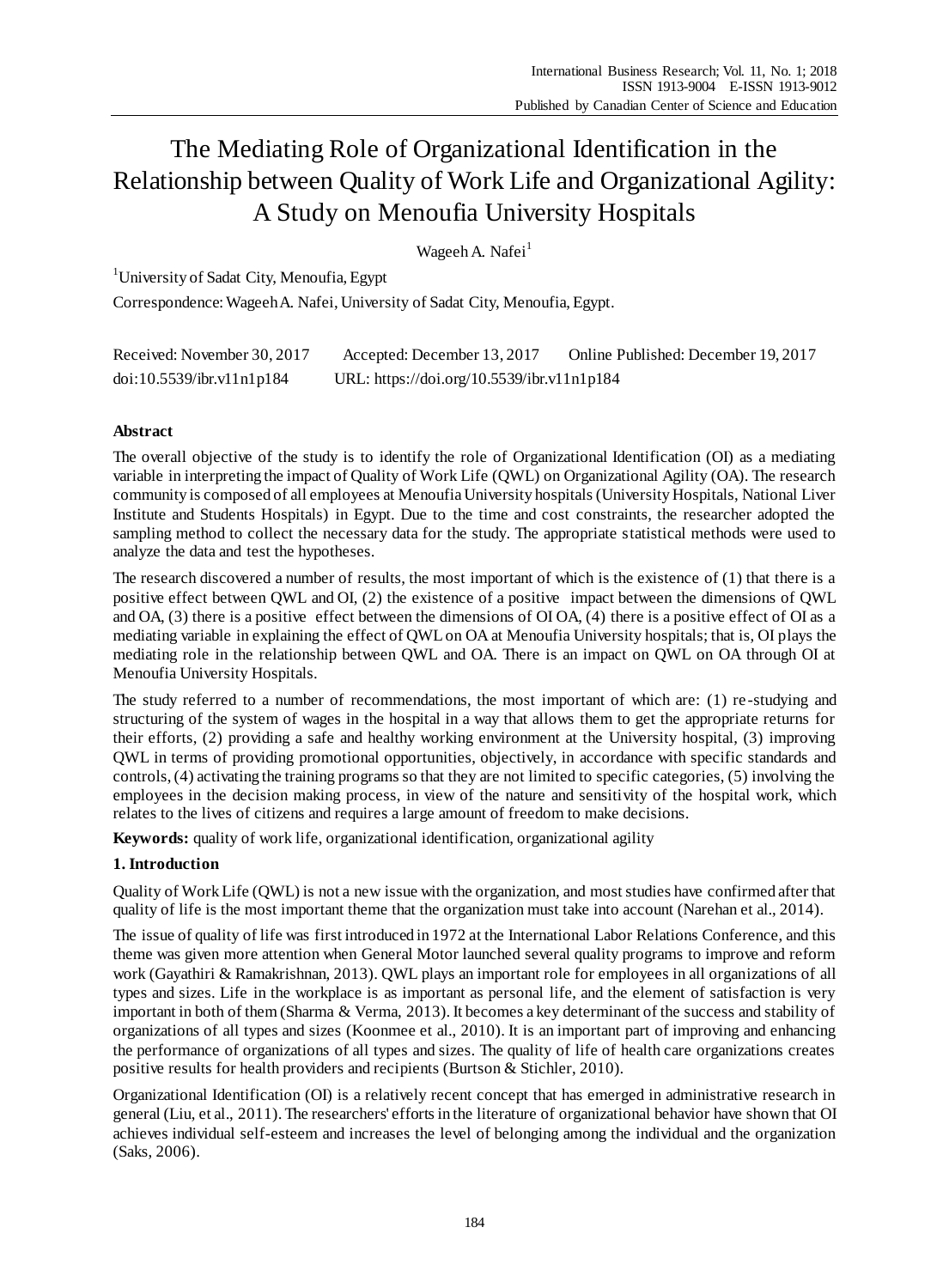OI is one of the forms of social identification. All organizations seek to have a clear link and integration between their vision and mission and their employees in a manner that contributes to the achievement of their goals efficiently and effectively (Simon, 2000).

Because the human mind is unable to observe changes in the environment, and the current business environment is becoming increasingly complex and changing (Zain et al., 2005), the organization is in dire need of human capital characterized by Organizational Agility (OA), whose dimensions are sensing agility, decision-making agility and acting agility (Markos & Sridevi, 2010; Warr & Inceoglu, 2012).

## **2. Quality of Work Life**

# *2.1 Quality of Work Life Concept*

QWL can be defined from two perspectives: the first from the personal point of view; namely, the perception of employees from the same place of work, and the second from the objective point of view, a set of programs and activities related to the work of the organization such as salaries, health care, decision, and occupational safety (Nekouei et al., 2014). It is the right working environment that promotes and develops employee satisfaction through rewards, job security, as well as opportunities for advancement (Gayathiri & Ramakrishnan, 2013). QWL is the degree of excellence and conditions of work that determine the nature of the relationship between the worker and the environment in which he works, in addition to the human dimension, which contributes to the overall achievement of job satisfaction of employees; thus, improving the ability of individuals to perform work, and thus the performance of the organization as a whole (Shani, 2013). It is a program that combines a set of principles that seek to satisfy the employees of the organization, as well as increasing their desire to learn, and to cope with changes that occur in environment conditions (Mirkamali & Thane, 2011).

QWL is a set of programs, methods and theories that provide an appropriate work environment in a way that helps employees perform the tasks assigned to them, in addition to the need to give employees the authority and responsibility that suits their business (Gupta & Sharma, 2011). It is a philosophy based on the fact that the employees of the organization are the most important resources, and therefore must be treated with respect and appreciation (Reddy  $\&$  Redd, 2010). QWL is an entry that contains a range of issues such as rewards, and the nature of the time spent by the worker in the work environment (Pizam, 2010).

## *2.2 Quality of Work Life Dimensions*

There are eight dimensions of QWL (Timossi et al., 2008; Parvar et al., 2013). They are as follows:

## 2.2.1 Wage Justice

The remuneration that the individual receives from the organization must be commensurate with its needs on the one hand, and its effort on the other hand. There must be fixed ways to determine the level of remuneration that an individual receives, since many employees feel that what they receive is not commensurate with the effort they are doing.

#### 2.2.2 Working Conditions of the Organization

The organization must provide safe and healthy working conditions for all its personnel so as not to be exposed to working conditions that may affect their mental or physical health. Trade unions played an important role in this area through government legislation, which in turn improved the working conditions of the Organization.

## 2.2.3 Promotion Opportunities

Promotion opportunities play an important role in the lives of people working in the organization, and there must be real opportunities for growth and promotion on an ongoing basis, which improves the quality of the organization's career.

#### 2.2.4 Commitment to the Principles of the Organization

Individuals working in the organization must adhere to the principles and rules for their work. On the other hand, there must be an obligation on the part of the organization to take into account the fairness in the distribution of the rewards for the employees.

## 2.2.5 Training and Development Opportunities

The training and development of employees play an important role in improving and increasing the knowledge related to work, which is positively reflected in increasing the degree of job satisfaction and thus improve the quality of the career in addition to increasing the growth of knowledge of the staff helping them solve the problems at work.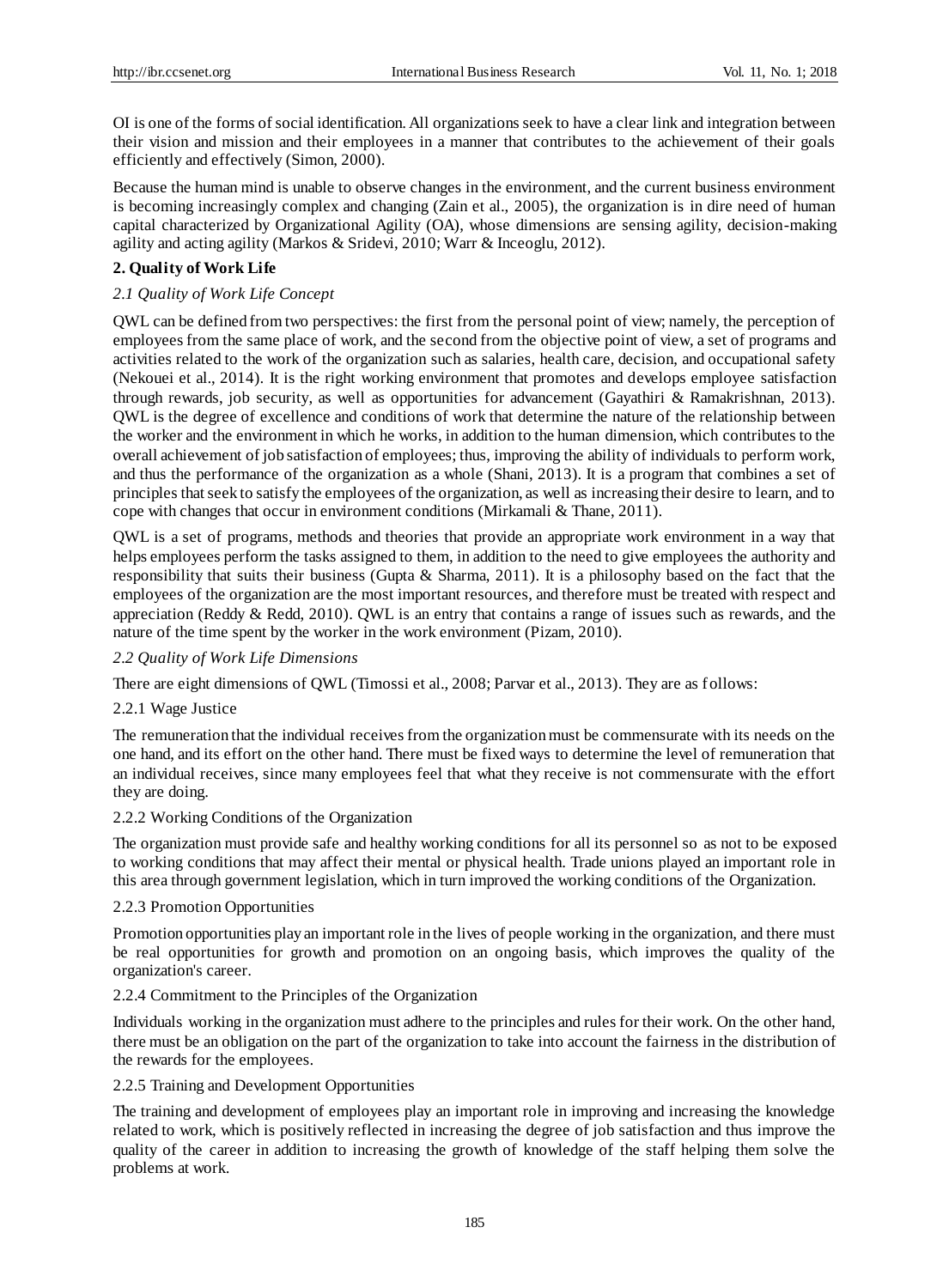# 2.2.6 Social Integration

The characteristics of the work environment in the organization have a great impact on the individuals working on the one hand, as well as their respect for these characteristics, on the other hand, the most important of which is the sense of belonging to the organization, the existence of real opportunities for promotion, and the nondiscrimination among the individuals working in the organization.

# 2.2.7 Work Life and Total Life

There is a relationship between private life and working life in the organization. Given the surrounding environmental conditions, where competition is increasing, it is difficult to separate private life from the work life of the organization. It should be noted that most employees have a strong desire to balance their personal and recreational lives and their practical lives.

## 2.2.8 Social Responsibility

The goal of the organization is not only to make a profit, but also to take responsibility for society. Managers in all organizations must take into account the social responsibility of the organization, which requires the creation of an appropriate strategic plan that will help the organization survive. An organization that operates in a socially irresponsible manner has a short life and; therefore, does not have the status of success and stability.

# **3. Organizational Identification**

# *3.1 Organizational Identification Concept*

OI is the existence of some kind of correlation between the worker and the organization in which he or she operates. This can be illustrated by the need to align the objectives of the organization with those of its employees and the need for the individual to promote and develop the organization in which he or she works, whether at work or outside (Karanika-Murra, 2015).

OI is the degree to which an individual knows for himself in the organization the same characteristics and attributes that the organization is thought to be described (Milton & Westphal, 2005). OI is the individual's adoption of the values and objectives of the organization as its own values and goals. In other words, OI is the process of integrating the desires of personal employees with the wishes of the organization in which they work (Johnson et al., 1999).

OI is a type of interdependence and positive psychological compatibility between the individual and the organization in which he operates (Stuart, 1999). It is the unification of the values and goals of the individual with the organization at which he works, his sense of integration, loyalty and commitment to it, and the desire to belong and membership (Street, 1994). OI is the degree to which characteristics of an individual are similar to those of the organization in which they operate (Dutton, et al., 1994). It is the unity and conformity of the individual with the organization in which he operates, and his sense of allegiance and belonging to it (Mael & Ashforth, 1992).

OI is that individuals' working in the organization reshaping their concepts to conform to the concepts of the organization at which they work (Tompkins & Cheney, 1985). It is the process of integrating and matching the goals and characteristics of the individual to the goals and characteristics of the organization in which he operates (Hall et al., 1970). It is an individual's perception and conformity with the organization to which he belongs. OI includes three dimensions: loyalty, similarity, and membership (Cheney, 1982).

## *3.2 Organizational Identification Dimensions*

The dimensions of OI are organizational loyalty, organizational similarity, and membership (Cheney, 1982). These can be illustrated as follows:

## 3.2.1 Organizational Loyalty

Organizational loyalty is the loyalty of the individual to the organization at which he works and the enthusiasm towards achieving its goals and defending it in front of others.

## 3.2.2 Organizational Similarity

Organizational similarity is the individual's perception of the existence of a set of characteristics, values, and goals shared with the members of the organization in which he operates.

## 3.2.3 Membership

Membership is the concept of the individual itself in terms of the extent of its association with the organization, and the sense of belonging and the psychological connection between him and the organization and its members.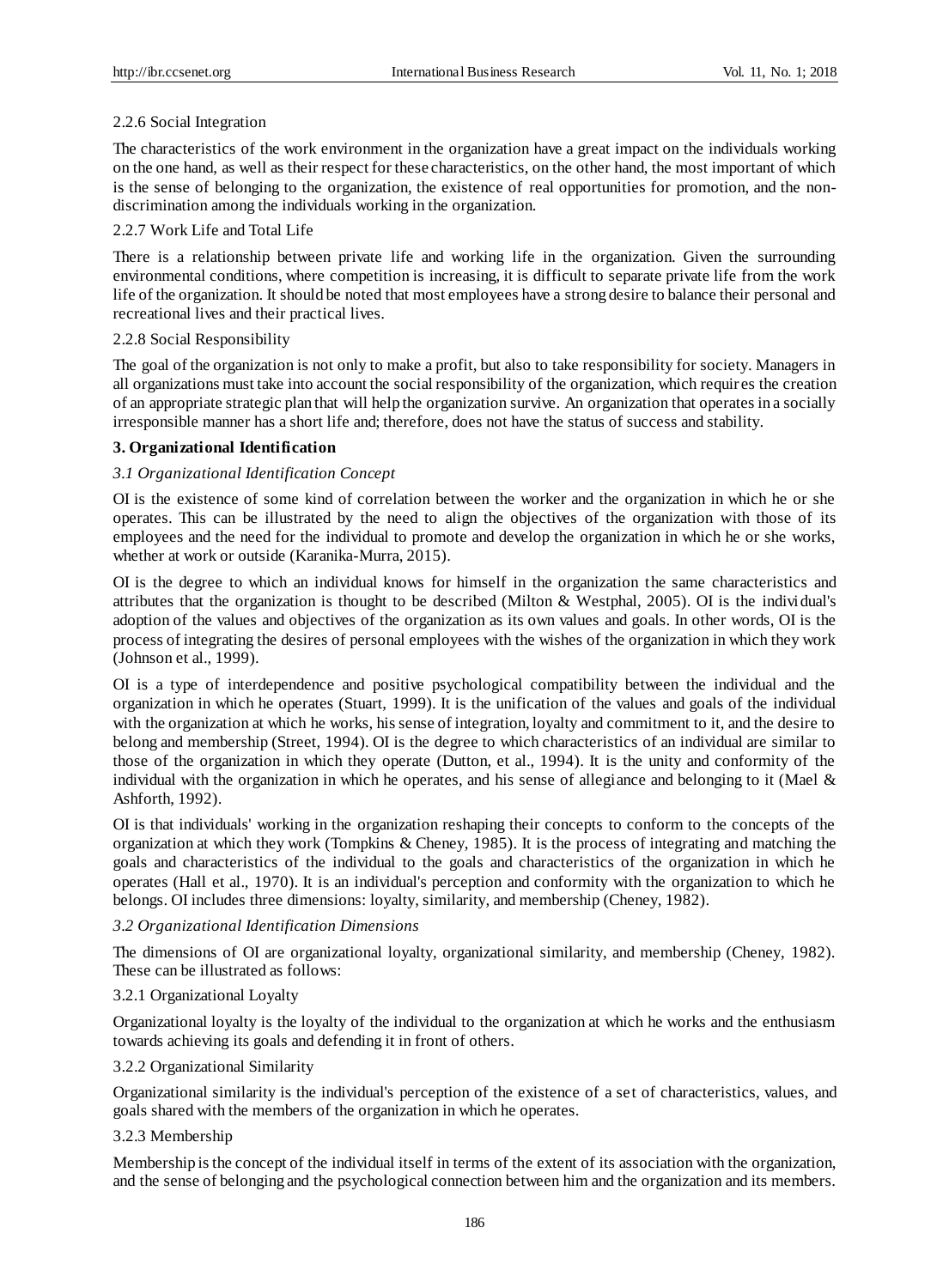# **4. Organizational Agility**

# *4.1 Organizational Agility Concept*

Organizational Agility (OA) is an integrated system based on the efficient and effective use of physical and intangible technology as well as the human resources available to the organization to meet the rapidly changing market needs (Park, 2011). It is the organization's ability to meet the needs and wishes of its customers quickly and with appropriate quality (McCarthy et al., 2010).

OA is a set of ideas that seek continuous improvement in the organization and efficient use of physical and intangible resources efficiently and effectively (David, 2009).

OA is the process of focusing the organization's activities by focusing on particular markets and products in order to achieve excellence in the organization's offerings (Hill & Jones, 2009). OA is a set of capacities that seek to achieve agility in the organization (Sherehiy, 2009).

OA is the organization's ability to excel quickly and flexibly in response to changing market needs, as well as responding effectively to these changes both in the local and global environment (Sherehiy, 2008). It is an administrative strategy aimed at maintaining the organization's resources and achieving the customers' wishes in a timely manner (Hitt et al., 2007). OA is the ability of the organization to respond quickly to opportunities and to counter threats at the right time (Overby et al., 2006).

OA is the ability of the organization to carry out a set of well-defined and effective tasks (Ardchvile et al., 2003). It is the ability of the organization to respond to market trends and to deliver its products or services faster than competing organizations (Kapltrick, 2003).

OA is the organization's ability to function distinctly in a changing environment, delivering products efficiently and effectively. OA is the ability to survive under changing environment conditions, through rapid response to the needs and desires of consumers. OA is the organization's competitiveness through the use of best practices that meet the changing needs and desires of consumers. In other words, OA is the ability of the organization to respond quickly to unexpected opportunities, as well as to develop solutions to meet expected needs (Tsourveloudis & Valavanis, 2002).

OA consists of three basic elements: sensing agility, decision-making, agility and acting agility (Pavlou & Elsawy, 2010; Sambamurthy et al., 2003).

OA should be noted that despite the diversity of concepts of OA, they agree in their content that they have speed and flexibility in meeting the changing needs and desires of markets, the production of high quality products, the ability to respond to and deal with global environmental variables, the ability to use new technology, and the integration and harmonization between business units among themselves and with other organizations (Sherehiy, 2008).

# *4.2 Organizational Agility Dimensions*

The dimensions of OA are sensing agility, decision-making, agility and acting agility (Warr & Inceoglu, 2012; Markos & Sridevi, 2010; Park, 2011; Thomay et al., 1993). They are as follows:

# 4.2.1 Sensing Agility

Sensing agility is the ability of the organization to examine and view events and changes in the environment whether related to customers, new competitors, or technology used by other organizations. The Organization must have the capacity to cope with these changes in a timely manner. Sensing agility is the ability of the organization to strategically monitor environmental conditions that have an impact on the organization's strategy and performance. The primary task of the sensor is to collect and analyze information on environmental changes and events well and effectively. This task is linked to the decision-making process and the need to adapt the organization to environmental changes.

# 4.2.2 Decision Making Agility

Decision-making is the ability to collect, record, analyze and evaluate information from multiple and diverse sources to identify and exploit opportunities, as well as to reduce the impact of threats in the environment on the organization and to develop strategic plans that help them effectively.

The decision-making task consists of several interrelated activities, the most important of which is the collection, recording and analysis of information from different sources in order to identify the implications of the activities and functions of the organization. The decision-making task seeks to maximize opportunities and minimize the impact of threats on the organization.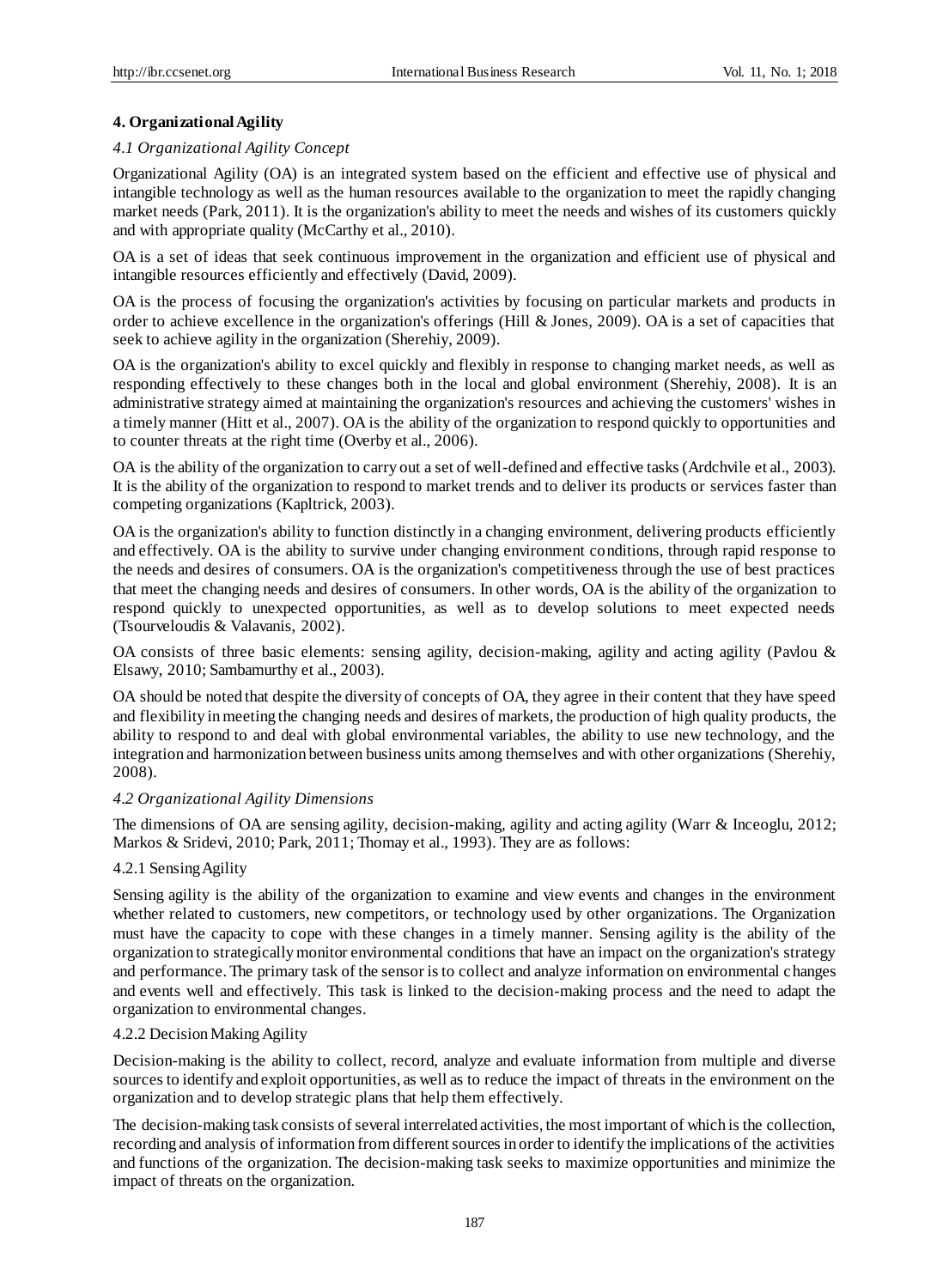# *4.3 Acting Agility*

Acting agility is the ability of an organization to utilize its available resources efficiently and effectively, and to restructure its operations and relationships in such a way as to help the organization deliver its products in a timely manner. Acting agility consists of a range of activities whose primary objective is to regroup the Organization's resources and to adjust its operations to cope with changes in the surrounding environment. Acting agility involves identifying competing organizations in the market by working on new products, as a good organization must recognize its competitors in order to survive and survive in the changing environment.

# **5. Research Model**

The proposed comprehensive conceptual model is presented in Figure (1). The diagram below shows that there is one independent variable of QWL There is one dependent variable of OA. There is one mediating variable of OI. It shows the rational link among the three types of observed variables. In light of the above discussion, the research model is as shown in Figure below.



Figure 1. Proposed Comprehensive Conceptual Model

The research framework suggests that OI plays a significant role in the relationship between QWL and OA. OI is measured in terms of organizational loyalty, organizational similarity, and membership (Cheney, 1982).

QWL is measured in terms of wage justice, working conditions of the organization, opportunities for promotion, adherence to the principles of the organization, training and development of staff, social integration, work life and social responsibility (Timossi et al., 2008).

OA as measured consisted of sensing agility, decision-making agility and acting agility (Jaworski & Kohli 1993).

# **6. Research Questions**

The researcher found the research problem through two sources. The first source is to be found in previous studies, and it turns out that there is a lack in the number of literature reviews that dealt with the analysis of the relationship between QWL, OI, and OA at Menoufia University hospitals. This called for the researcher to test this relationship in the Egyptian environment.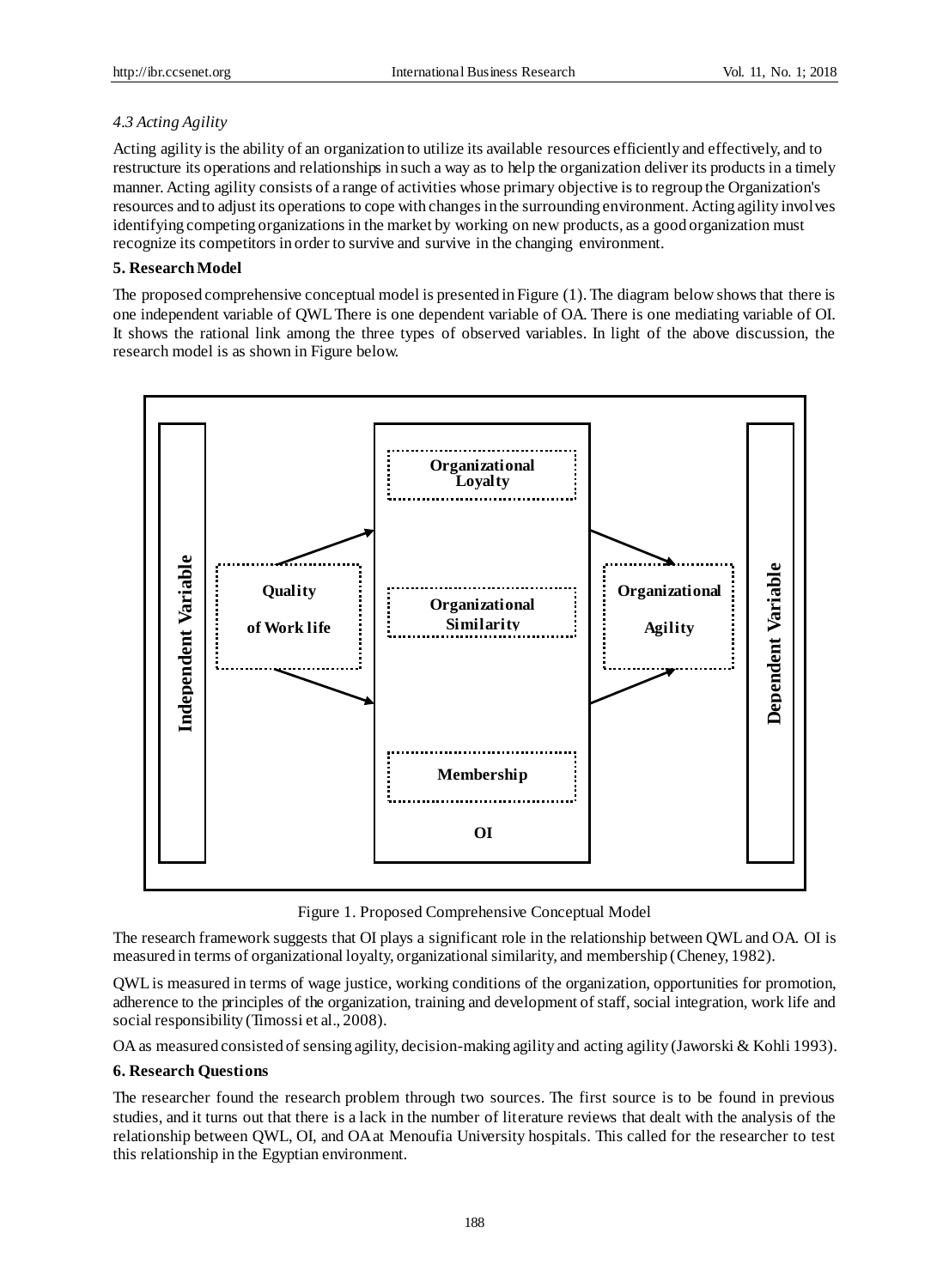In light of the review of previous studies towards QWL, literature indicated that the QWL plays the mediating role between psychological capital and the intentions of leaving the organization (Kim et al., 2017). There is a significant correlation between QWL and organizational performance (Nayak et al., 2015). There is a relationship between QWL and career path (Bahrami et al., 2013). There is a significant relationship between QWL and organizational commitment (Farjal & Varnous, 2013). There is a positive relationship between QWL and social responsibility (Tongo, 2013). In addition, there is a significant relationship between QWL and job satisfaction (Tabassum, 2012).

As for the OI, literature suggests that social responsibility and OI mediate the relationship between transformational leadership and organizational commitment (Erkutlu et al., 2016). Another study showed that OI significantly affects the relationship between mental integrity and organizational creativity (Liu et al., 2016). One of the studies has shown that customer orientation is a mediating variable in linking OI and job performance (He et al., 2015). Another study indicated that there is a significant relationship between leadership and OI (Ceri-Booms, 2010).

The literature review for OA indicated that OA plays an important role in influencing the organizational learning process (Mustafa et al., 2017). Another study showed that information technology works to achieve OA (Panda & Rath, 2016). One study found that OA affects positively the performance of employees (Alhadid, 2016). Another study pointed to the need to pay attention to the organization's resource planning system, which leads to OA (Aburub, 2015).

The second source for the research problem is the pilot study, which was conducted in an interview with (30) employees in order to identify the relationship between QWL, OI and OA. The researcher found, through the pilot study, several indicators; notably the important and vital role that could be played by OI in interpreting the impact of QWL on OA at Menoufia University hospitals

As a result of the discussions given above, the research questions of this study are as follows:

Q1: What is the nature and extent of the relationship between QWL and OI at Menoufia University hospitals?

Q2: What is the extent of the relationship between QWL and OA at Menoufia University hospitals?

Q3: What is the nature of the relationship between OI and OA at Menoufia University hospitals?

Q4: What is the role of OI as a mediating variable between QWL and OA at Menoufia University hospitals?

## **7. Research Hypotheses**

In the light of a review of previous studies towards QWL, literature has shown that there is a direct relationship between the QWL and OCB. There is an indirect relationship between emotional intelligence and OCB. QWL plays the mediating role between emotional intelligence and OCB (Alfonso et al., 2016). There is relationship between QWL and organizational commitment (Farid et al., 2015). There is a relationship between independent variables (QWL and job satisfaction) and dependent variable (OCB) (Kasraie et al., 2014). There is a significant correlation between SL and QWL (Bahrdmili et al., 2013). There is a positive relationship between QWL and organizational commitment (Parvar et al., 2013). There is a positive relationship QWL and job engagement (Kanten & Sadullah, 2012).

As for OI, literature has shown that organizational justice plays an important role in influencing OI (Terzi et al., 2017). There is a positive correlation between OI and OCB (Callea et al., 2016). However, another study showed an indirect relationship between OI and job satisfaction (Karanika et al., 2015). One of the studies has shown that there is a statistically significant relationship between OCB and OI (Demir, 2015). In addition, there is a relationship between servant leadership and both OI and OCB. Another study found that there is a relationship between OI and OCB. A third study has shown that OI mediates the relationship between servant leadership and OCB (Vondey, 2010).

Finally, the literature review for OA has shown that is a relationship between OA and human resource effectiveness (Saha et al., 201). Another study points out that there is a direct relationship between OA and intellectual capital (Hajevar & Kharazian, 201).

In addition, there is another study that indicated a positive relationship between organizational learning and OA. There is also a statistically significant relationship between OA and performance. In addition, there is a positive relationship between organizational learning and job performance. The study also indicated that OA plays the role of the intermediate variable between organizational learning and performance (Mashkani & Khodadadi, 2016). Another study has indicated that there is a statistically significant relationship between OA and transformational leadership (Khoshlahn & Ardabili, 2016).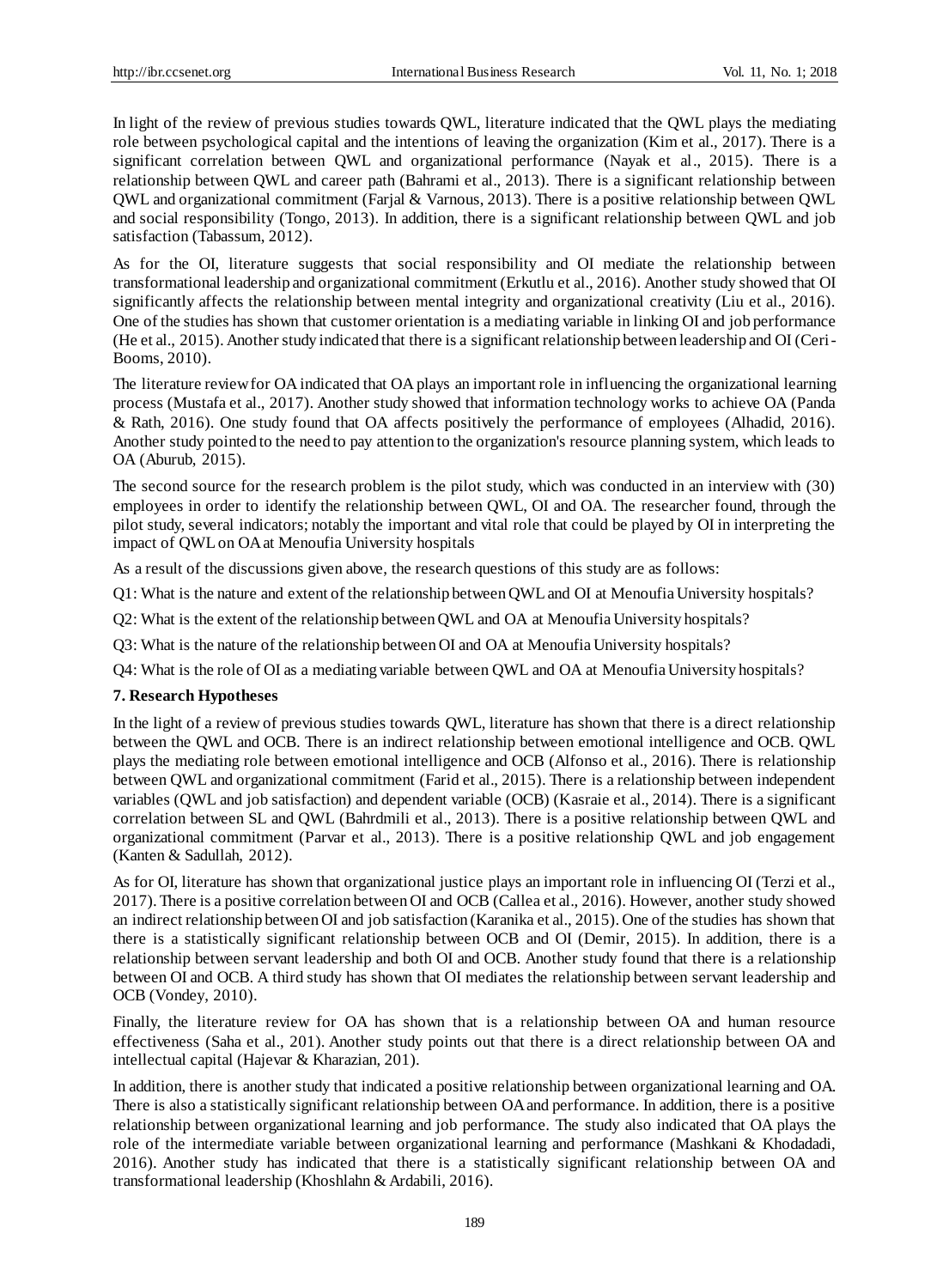Another study indicates that there is a positive and statistically significant relationship between teamwork and OA (Dizari & Garoosi, 2015).

Finally, another study indicated a statistically significant relationship between the dimensions of OA and organizational commitment (Chamanifard et al., 2015).

The following hypotheses were developed to test if there is significant correlation between QWL, OI and OA.

- H1: QWL has no statistically significant effect on OI at Menoufia University hospitals.
- H2: There is no relationship between QWL and OA at Menoufia University hospitals.
- H3: There is no statistical significant impact of OI on OA at Menoufia University hospitals.
- H4: There is no statistical significant effect of OI as a mediating variable between QWL and OA at Menoufia University hospitals?

# **8. Research Strategy**

#### *8.1 Population and Sample*

The population of the study included all employees at Menoufia University hospitals. The total population is 3307 employees. The random sampling was used for collecting the primary data as it was difficult to get all of the items of the research population, because of time limitations.

The stratified random sample was used while selecting items from the different categories of employees. The following equation determines the sampling size (Daniel, 1999):

n=
$$
N \times (Z)^2 \times P(1-P)
$$

$$
d^2 (N-I) + (Z)^2 \times P(1-P)
$$

The number of samples obtained by 344 employees at Menoufia University Hospitals is presented in Table 1.

Table 1. Distribution of the Sample Size on the Population

| Job<br>Category      | <b>Number</b> | Percentage | Size of<br><b>Sample</b>     |
|----------------------|---------------|------------|------------------------------|
| Physicians           | 488           | 15%        | $344X$ 15% = 52              |
| <b>Nurses</b>        | 2141          | 65%        | $344 \text{ X } 65\% = 224$  |
| Administrative Staff | 678           | 20%        | $344 \text{ X } 20\% = 68$   |
| <b>Total</b>         | 3307          | 100%       | $344 \text{ X } 100\% = 344$ |

Source: Personnel Department at Menoufia University, 2017

By using the lists of employees at the Staff Affairs Department, Menoufia University hospitals random choice of categories was attained. Table (2) illustrates the features of sample units.

Table 2. Characteristics of Items of the Sample

| <b>Variables</b>            |                   | <b>Number</b> | Percentage |
|-----------------------------|-------------------|---------------|------------|
|                             | Physicians        | 110           | 40%        |
|                             | <b>Nurses</b>     | 140           | 51%        |
| 1- Job Title                | Administrative    | 25            | 9%         |
|                             | <b>Total</b>      | 275           | 100%       |
|                             | Male              | 100           | 36%        |
| $2-Sex$                     | Female            | 175           | 64%        |
|                             | <b>Total</b>      | 275           | 100%       |
|                             | Single            | 75            | 27%        |
| 3- Marital Status           | Married           | <b>200</b>    | 73%        |
|                             | <b>Total</b>      | 275           | 100%       |
|                             | Under 30          | 100           | 36%        |
|                             | From $30$ to $45$ | 120           | 44%        |
| $4 - Age$                   | Above 45          | 50            | 20%        |
|                             | <b>Total</b>      | 275           | 100%       |
|                             | University        | 225           | 82%        |
| <b>5- Educational Level</b> | Post Graduate     | 50            | 18%        |
|                             | <b>Total</b>      | 275           | 100%       |
|                             | Less than 5 years | 100           | 36%        |
|                             | From $5$ to $10$  | 65            | 24%        |
| 6- Period of Experience     | More than 10      | 110           | 40%        |
|                             | Total             | 275           | 100%       |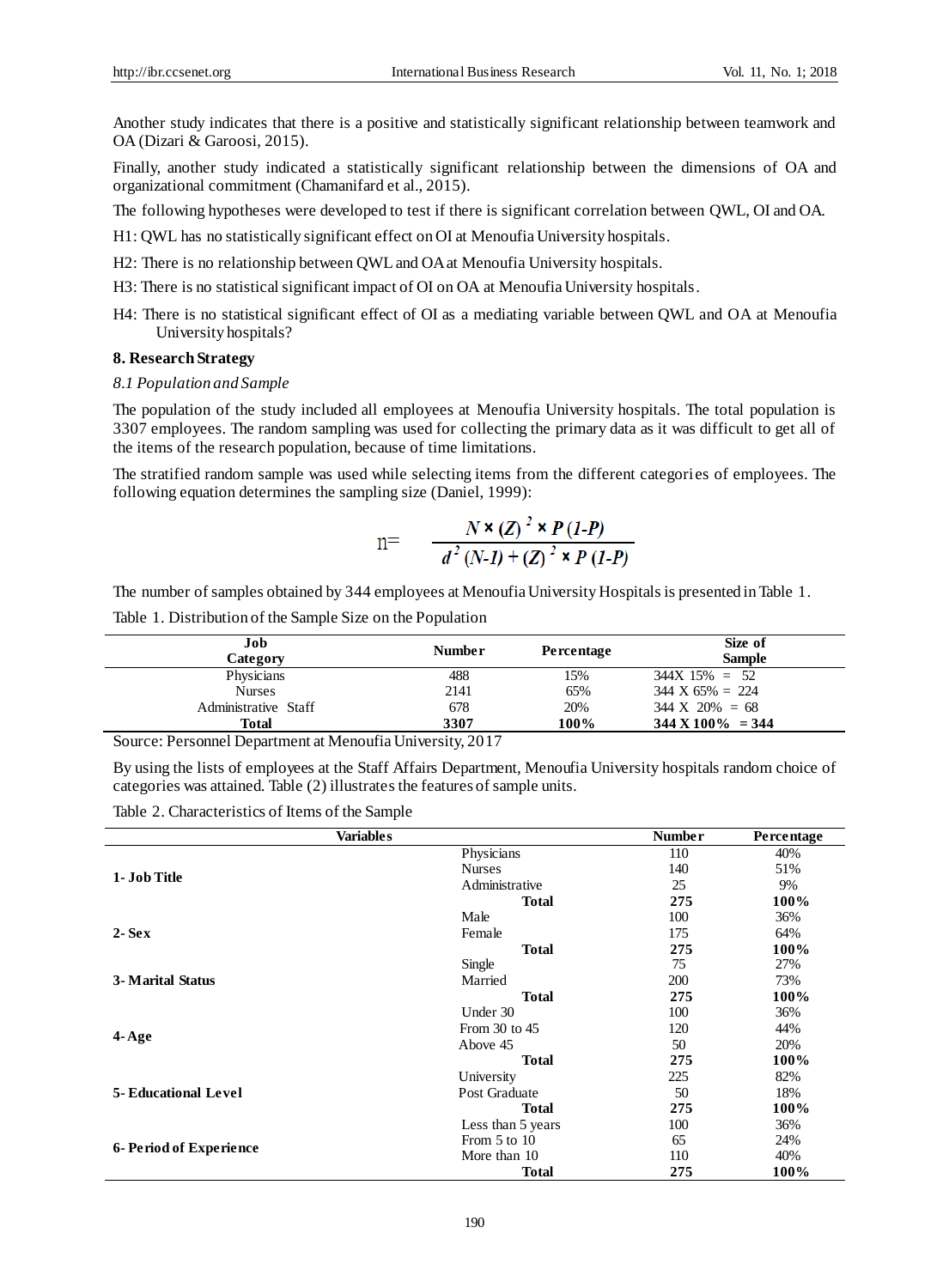## *8.2 Procedure*

The goal of this study was to identify the significant role of OI in the relationship between QWL and OA. A survey research method was used to collect data in this study. The questionnaire included four questions, relating to QWL, OI, OA and biographical information of employees at Menoufia University hospitals.

About 344 survey questionnaires were distributed by employing diverse modes of communication, such as in person and post. Multiple follow-ups yielded 275 statistically usable questionnaires. Survey responses were 80%.

#### *8.3 Research Variables and Methods of Measuring*

The 33-item scale QWL section is based on Timossi et al., 2008. There were three items measuring adequate compensation, six items measuring working condition, three items measuring opportunity for growth, four items measuring constitutionalism, five items measuring opportunity for developing, four items measuring social integration, three items measuring working life, and five items measuring social responsibility. This scale is reliable and valid to use it and collect the data to measure QWL at Menoufia University hospitals.

The 23-item scale OI section is based on Cheney, 1982. There were seven items measuring organizational loyalty, seven items measuring organizational similarity and nine items measuring membership. This scale is reliable and valid to use it and collect the data to measure OI at Menoufia University hospitals.

The 15-item scale OA section is based on Jaworski & Kohli 1993. There were three items measuring sensing agility, five items measuring decision-making agility, and seven items measuring acting agility. This scale is reliable and valid to use it and collect the data to measure OA at Menoufia University hospitals.

Responses to all items scales were anchored on a five (5) point Likert scale for each statement ranging from (5) "full agreement," (4) for "agree," (3) for "neutral," (2) for "disagree," and (1) for "full disagreement."

#### *8.4 Methods of Data Analysis and Testing Hypotheses*

The researcher has employed the following methods: (1) Cronbach's Alpha, (2) Multiple Regression Analysis (MRA), and (3) the statistical testing of hypotheses which includes F- test and T-test. They are found in SPSS.

Also, the researcher used the Analysis of Moment Structure (AMOS) to measure the direct and indirect effects of QWL on OA, as well as the measurement of the intermediate role of OI, through the indicators of conformity of alternative models on the one hand and the model that achieves these indicators on the other.

#### **9. Hypotheses Testing**

Before testing the hypotheses and research questions, descriptive statistics was performed to find out means and standard deviations of QWL, OI, and OA.

| <b>Variables</b> | The Dimension                     | Mean | <b>Standard</b>  |
|------------------|-----------------------------------|------|------------------|
|                  |                                   |      | <b>Deviation</b> |
|                  | <b>Adequate Compensation</b>      | 4.02 | 0.754            |
|                  | <b>Working Condition</b>          | 3.68 | 0.851            |
|                  | <b>Opportunity for Growth</b>     | 3.88 | 0.833            |
|                  | <b>Constitutionalism</b>          | 3.86 | 0.835            |
| QWL              | <b>Opportunity for Developing</b> | 4.06 | 0.756            |
|                  | <b>Social Integration</b>         | 3.99 | 0.783            |
|                  | <b>Working Life</b>               | 3.91 | 0.911            |
|                  | <b>Social Responsibility</b>      | 4.04 | 0.800            |
|                  | <b>Total Measurement</b>          | 3.92 | 0.709            |
|                  | <b>Organizational Loyalty</b>     | 3.76 | 0.953            |
| ОI               | <b>Organizational Similarity</b>  | 3.48 | 0.841            |
|                  | Membership                        | 3.61 | 0.977            |
|                  | <b>Total Measurement</b>          | 3.60 | 0.907            |
|                  | <b>Sensing Agility</b>            | 3.65 | 1.03             |
| <b>OA</b>        | <b>Decision-Making Agility</b>    | 3.57 | 0.835            |
|                  | <b>Acting Agility</b>             | 3.65 | 0.904            |
|                  | <b>Total Measurement</b>          | 3.63 | 0.879            |

Table 3. The Mean and Standard Deviations of QWL, OI, and OA

According to Table (4), the first issue examined was the different facets of QWL. Most of the respondents identified the presence of adequate compensation (*M*=4.02, *SD*=0.754), working condition (*M*=3.68, *SD*=0.851), opportunity for growth (*M*=3.88, *SD*=0.833), constitutionalism (*M*=3.86, *SD*=0.835), opportunity for developing (*M*= 4.06, *SD*=0.756), social integration (*M*=3.99, *SD*=0.783), working life (*M*=3.91, *SD*=0.911), and social responsibility (*M*=4.04, *SD*=0.800).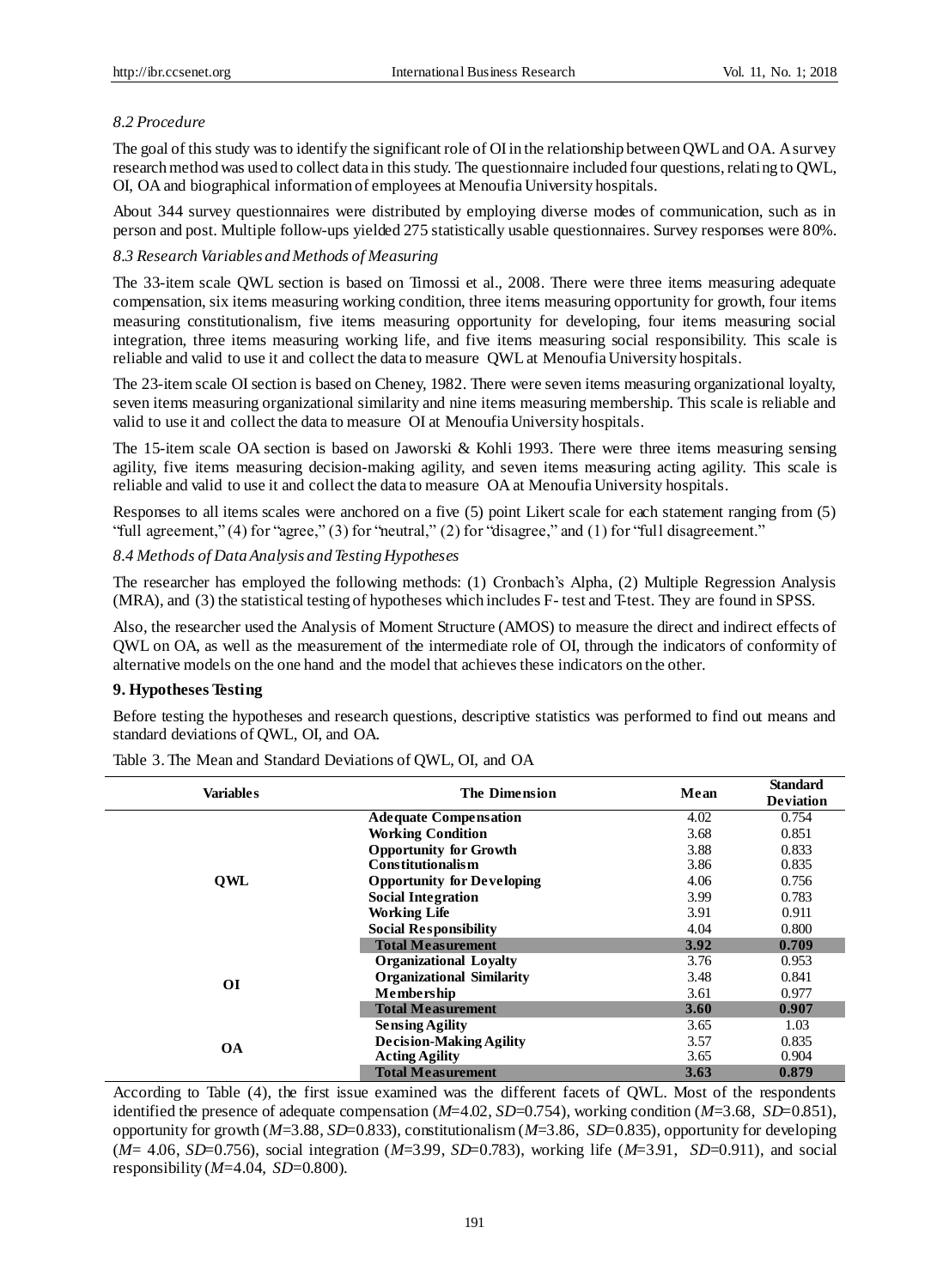The second issue examined was the different facets of OI. Most of the respondents identified the presence of organizational loyalty (*M*=3.76, *SD*=0.953), organizational similarity (*M*=3.48, *SD*=0.841), and membership (*M*=3.61, *SD*=0.977).

The third issue examined was the different facets of OA. Most of the respondents identified the presence of sensing agility (*M*=3.65, *SD*=1.03), decision-making agility (*M*=3.57, *SD*=0.835), and acting agility (*M*=3.65, *SD*=0.904).

## *9.1 Evaluating Reliability*

Table 4 shows the reliability results for QWL, OI and OA. All items had alphas above 0.70 and were therefore excellent, according to Langdridge's (2004) criteria.

|           | <b>Variables</b><br><b>The Dimension</b> |                  |            |
|-----------|------------------------------------------|------------------|------------|
|           |                                          | <b>Statement</b> | <b>ACC</b> |
|           | <b>Adequate Compensation</b>             |                  | 0.621      |
|           | <b>Working Condition</b>                 |                  | 0.793      |
|           | <b>Opportunity for Growth</b>            |                  | 0.791      |
|           | <b>Constitutionalism</b>                 |                  | 0.824      |
| OWL       | <b>Opportunity for Developing</b>        |                  | 0.814      |
|           | <b>Social Integration</b>                |                  | 0.707      |
|           | <b>Working Life</b>                      |                  | 0.729      |
|           | <b>Social Responsibility</b>             | э                | 0.801      |
|           | <b>Total Measurement</b>                 | 33               | 0.959      |
|           | <b>Organizational Loyalty</b>            |                  | 0.935      |
| <b>OI</b> | <b>Organizational Similarity</b>         |                  | 0.942      |
|           | <b>Membership</b>                        |                  | 0.970      |
|           | <b>Total Measurement</b>                 | 23               | 0.983      |
|           | <b>Sensing Agility</b>                   |                  | 0.927      |
| <b>OA</b> | <b>Decision-Making Agility</b>           |                  | 0.839      |
|           | <b>Acting Agility</b>                    |                  | 0.921      |
|           | <b>Total Measurement</b>                 | 15               | 0.961      |

Table 4. Reliability of QWL, OI and OA

According to Table (4), the 33 items of QWL are reliable because the Cronbach's Alpha is 0.959. The adequate compensation, which consists of 3 items, is reliable because the Cronbach's Alpha is 0.621. The 6 items related to working condition are reliable because the Cronbach's Alpha is 0.793 while the 3 items of opportunity for growth are reliable because the Cronbach's Alpha is 0.791. The constitutionalism, which consists of 4 items, is reliable because the Cronbach's Alpha is 0.824. The 5 items related to opportunity for developing are reliable because the Cronbach's Alpha is 0.814, while the 4 items of social integration are reliable because the Cronbach's Alpha is 0.707, while the 3 items of working life are reliable because the Cronbach's Alpha is 0.729. Social responsibility, which consists of 5 items, is reliable because the Cronbach's Alpha is 0.801. Thus, the internal consistency of QWL can be acceptable.

In connection with Table (4), the 23 items of OI are reliable because the Cronbach's Alpha is 0.983. The organizational loyalty, which consists of 7 items, is reliable because the Cronbach's Alpha is 0.935. The 7 items related to organizational similarity are reliable because Cronbach's Alpha is 0.942, while the last nine -item (membership) is reliable because the Cronbach's Alpha is 0.970. Thus, the reliability of OI can be acceptable.

Table (4) presents the reliability of OA. The reliabilities of sensing agility, decision-making agility and acting agility are generally higher. The 15 items of OA are reliable because the ACC is 0.961. Sensing agility, which consists of 3 items, is reliable because the ACC is 0.927. Decision-making agility, which consists of 5 items, is reliable because the ACC is 0.839. Acting agility, which consists of 7 items, is reliable because the ACC is 0.921. Thus, the internal consistency of OA can be acceptable.

*9.2 The Correlation between the Research Variables*

Table 5. Means, Standard Deviations and Intercorrelations among Variables

| Variables                            | Mean | Std.<br><b>Deviation</b> | OWL        |           | OА |
|--------------------------------------|------|--------------------------|------------|-----------|----|
| <b>Ouality of Work Life</b>          | 3.92 | 0.709                    |            |           |    |
| <b>Organizational Identification</b> | 3.60 | 0.907                    | $0.711***$ |           |    |
| <b>Organizational Agility</b>        | 3.63 | 0.879                    | $0.701***$ | $0.933**$ |    |

Table (5) shows correlation coefficients between the research variables, and results indicate the presence of significant correlation between variables (QWL, OI and OA). The level of QWL is high (Mean=3.92; SD=0.709), while OI is high (Mean= $3.60$ ; SD= $0.907$ ) which led to higher OA (Mean= $3.63$ ; SD= $0.879$ ).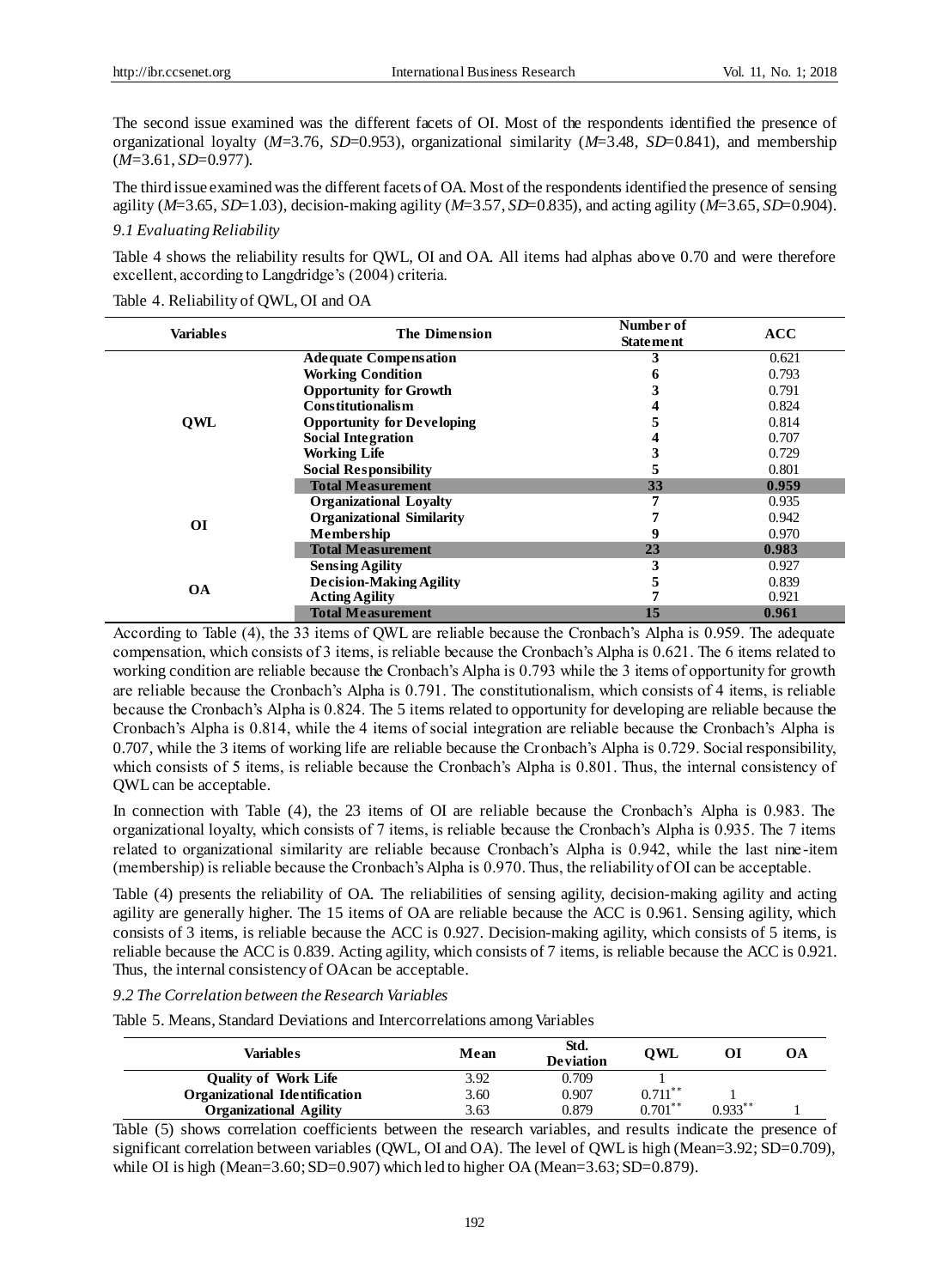Table (5) reveals the correlation between QWL and OI (R=0.711; P < 0.01), which means that the high level of QWL leads to higher OI. The table shows the correlation between OI and  $OA (R = 0.933; P \le 0.01)$  and this shows that the high level of OI contributes to mitigation of feelings of OA. Finally, Table (5) refers to the correlation between QWL and OA  $(R= 0.701; P < 0.01)$  implying that the high level of QWL increases OA.

*9.3 Quality of Work Life and Organizational Identification*

The relationship between QWL and OI is determined. The first hypothesis to be tested is:

#### *H1: QWL has no statistically significant effect on OI at Menoufia University hospitals.*

Based on the Table (6), there is a positive correlation between QWL and OI. The correlation between QWL (adequate compensation) and OI is 0.68. For QWL (working condition) and OI, the value is 0.57 whereas QWL (opportunity for growth) and OI show a correlation value of 0.53. Also, the correlation between QWL (constitutionalism) and QWL is 0.50. For QWL (opportunity for developing) and OI, the value is 0.65, whereas QWL (social integration) and OI show a correlation value of 0.66. For QWL (working life) and OI, the value is 0.68. Finally, the correlation between QWL (social responsibility) and OI is 0.69. The overall correlation between QWL and OI is 0.71.

| Variables                                      |           | 2           | 3         | 4           | 5         | 6         | 7         | 8         | 9 |
|------------------------------------------------|-----------|-------------|-----------|-------------|-----------|-----------|-----------|-----------|---|
| <b>Adequate</b><br>Compensation                | 1         |             |           |             |           |           |           |           |   |
| <b>Working Condition</b>                       | $0.65$ ** |             |           |             |           |           |           |           |   |
| <b>Opportunity</b><br>for<br>Growth            | $0.77***$ | $0.49$ **   |           |             |           |           |           |           |   |
| <b>Constitutionalism</b>                       | $0.77***$ | $0.53***$   | $0.96$ ** |             |           |           |           |           |   |
| for<br><b>Opportunity</b><br><b>Developing</b> | $0.90**$  | $0.68$ **   | $0.74***$ | $0.78$ **   |           |           |           |           |   |
| <b>Social Integration</b>                      | $0.83***$ | $0.81***$   | $0.47***$ | $0.49**$    | $0.84***$ |           |           |           |   |
| Working<br>Life                                | $0.84***$ | $0.80^{**}$ | $0.43***$ | $0.45***$   | $0.77***$ | $0.95***$ |           |           |   |
| <b>Social Responsibility</b>                   | $0.85***$ | $0.77***$   | $0.45***$ | $0.47**$    | $0.83***$ | $0.96***$ | $0.95***$ |           |   |
| Organizational<br><b>Identification</b>        | $0.68***$ | $0.57$ **   | $0.53***$ | $0.50^{**}$ | $0.65***$ | $0.66$ ** | $0.68***$ | $0.68***$ | 1 |

*Note:* \*\* Correlation is significant at 0.01 level.

Table 7. MRA Results for QWL and OI

|                                | The Variables of<br>OWL           | <b>Beta</b>          | R      | ${\bf R}^2$ |  |
|--------------------------------|-----------------------------------|----------------------|--------|-------------|--|
| 1.                             | <b>Adequate Compensation</b>      | 0.313                | 0.686  | 0.470       |  |
| 2.                             | <b>Working Condition</b>          | 0.026                | 0.578  | 0.334       |  |
| 3.                             | <b>Opportunity for Growth</b>     | $0.706$ **           | 0.530  | 0.280       |  |
| 4.                             | <b>Constitutionalism</b>          | $0.395^*$            | 0.502  | 0.525       |  |
| 5.                             | <b>Opportunity for Developing</b> | $0.255$ <sup>*</sup> | 0.655  | 0.429       |  |
| 6.                             | <b>Social Integration</b>         | $0.530**$            | 0.661  | 0.436       |  |
| 7.                             | <b>Working Life</b>               | $0.696^{**}$         | 0.683  | 0.466       |  |
| 8.                             | <b>Social Responsibility</b>      | $0.469**$            | 0.682  | 0.465       |  |
|                                | <b>MCC</b>                        |                      | 0.747  |             |  |
|                                | DC                                |                      | 0.558  |             |  |
|                                | <b>Calculated F</b>               |                      | 42.043 |             |  |
|                                | Degree of Freedom                 |                      | 8, 266 |             |  |
| <b>Indexed F</b><br>2.511<br>٠ |                                   |                      |        |             |  |
|                                | <b>Level of Significance</b>      |                      | 0.00   |             |  |
|                                | ** $P < .01$<br>* $P < .05$       |                      |        |             |  |

As Table (7) proves, the MRA resulted in the R of 0.747 demonstrating that the independent variables of QWL construe OI significantly. Furthermore, the value of R square, independent variables of QWL can explain 55% of the total factors in OI level. Hence, 45% are explained by the other factors. Therefore, there is enough empirical evidence to reject the null hypothesis.

*9.4 Quality of Work Life and Organizational Agility*

The relationship between QWL and OA is determined. The second hypothesis to be tested is:

*H2: There is no relationship between QWLand OA at Menoufia University hospitals.*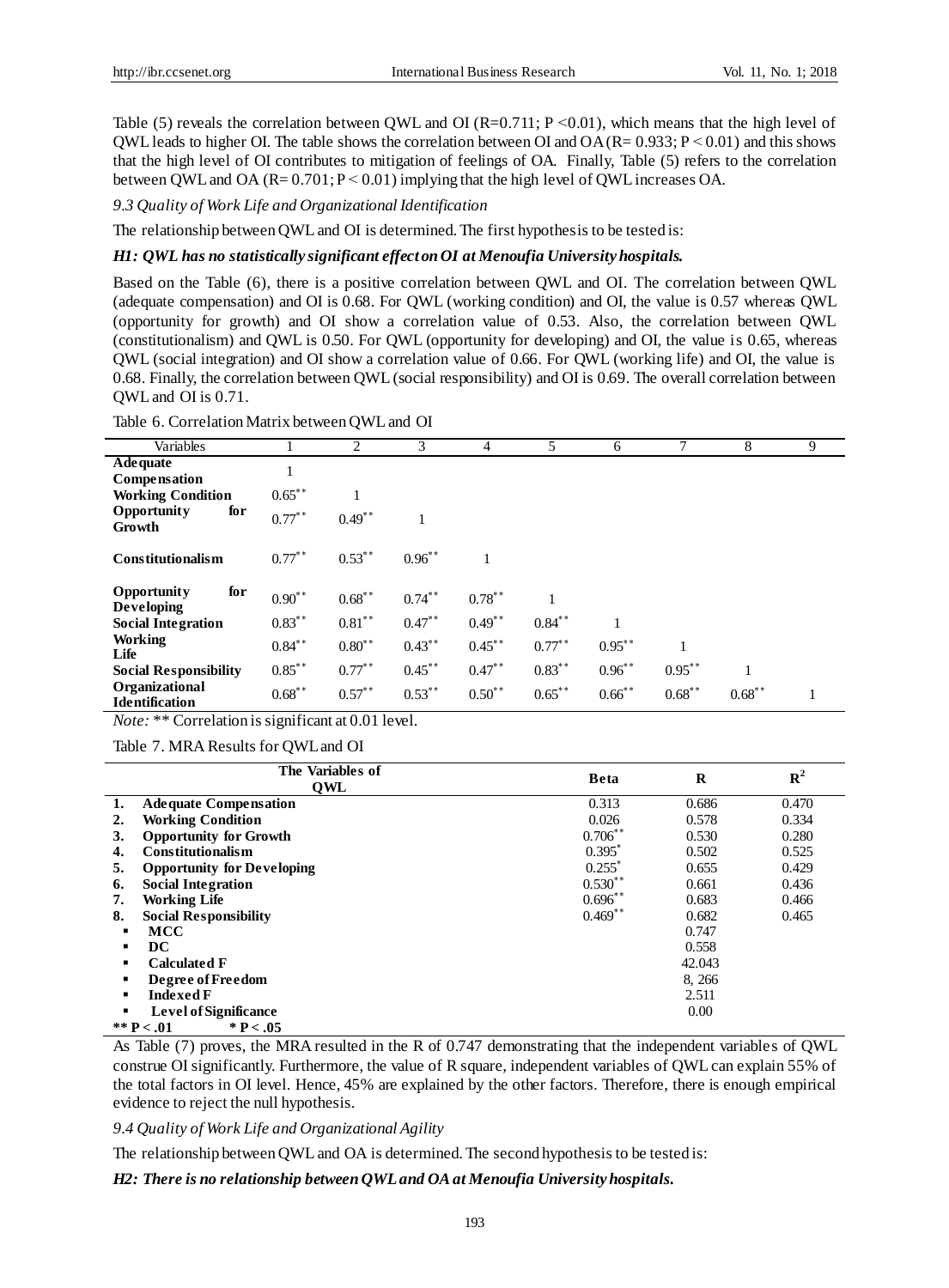| habit 0. Correlation matrix between Q 11 E and OTT |           |             |             |           |           |           |              |           |   |
|----------------------------------------------------|-----------|-------------|-------------|-----------|-----------|-----------|--------------|-----------|---|
| Variables                                          |           | 2           | 3           | 4         | 5         | 6         | 7            | 8         | 9 |
| <b>Adequate</b><br>Compensation                    | 1         |             |             |           |           |           |              |           |   |
| <b>Working Condition</b>                           | $0.65***$ |             |             |           |           |           |              |           |   |
| for<br>Opportunity<br>Growth                       | $0.77***$ | $0.49**$    |             |           |           |           |              |           |   |
| <b>Constitutionalism</b>                           | $0.77***$ | $0.53***$   | $0.96^{**}$ |           |           |           |              |           |   |
| for<br><b>Opportunity</b><br><b>Developing</b>     | $0.90**$  | $0.68$ **   | $0.74***$   | $0.78***$ |           |           |              |           |   |
| <b>Social Integration</b>                          | $0.83***$ | $0.81***$   | $0.47$ **   | $0.49$ ** | $0.84$ ** |           |              |           |   |
| Working<br>Life                                    | $0.84***$ | $0.80^{**}$ | $0.43***$   | $0.45***$ | $0.77***$ | $0.95***$ | $\mathbf{1}$ |           |   |
| <b>Social Responsibility</b>                       | $0.85***$ | $0.77***$   | $0.45***$   | $0.47**$  | $0.83***$ | $0.96***$ | $0.95***$    |           |   |
| Organizational<br><b>Agility</b>                   | $0.67**$  | $0.56^{**}$ | $0.57**$    | $0.54***$ | $0.64***$ | $0.64***$ | $0.64***$    | $0.63***$ |   |

#### Table 8. Correlation Matrix between QWL and OA

*Note:* \*\* Correlation is significant at 0.01 level.

Based on the Table (8), there is a positive correlation between QWL and OA. The correlation between QWL (adequate compensation) and OA is 0.67. For QWL (working condition) and OA, the value is 0.56 whereas QWL (opportunity for growth) and OA show a correlation value of 0.56. Also, the correlation between QWL (constitutionalism) and QWL is 0.54. For QWL (opportunity for developing) and OA, the value is 0.64 whereas QWL (social integration) and OA show a correlation value of 0.64. For QWL (working life) and OA, the value is 0.64. Finally, the correlation between QWL (social responsibility) and OA is 0.63. The overall correlation between QWL and OA is 0.70.

Table 9. MRA Results for QWL and OA

|    | The Variables of<br>OWL           | <b>Beta</b> | $\bf{R}$ | ${\bf R}^2$ |
|----|-----------------------------------|-------------|----------|-------------|
| 1. | <b>Adequate Compensation</b>      | 0.231       | 0.678    | 0.459       |
| 2. | <b>Working Condition</b>          | 0.096       | 0.566    | 0.320       |
| 3. | <b>Opportunity for Growth</b>     | $0.693**$   | 0.574    | 0.329       |
| 4. | <b>Constitutionalism</b>          | 0.226       | 0.545    | 0.297       |
| 5. | <b>Opportunity for Developing</b> | 0.005       | 0.640    | 0.409       |
| 6. | <b>Social Integration</b>         | 0.153       | 0.644    | 0.414       |
| 7. | <b>Working Life</b>               | $0.577$ **  | 0.649    | 0.421       |
| 8. | <b>Social Responsibility</b>      | 0.008       | 0.631    | 0.398       |
|    | <b>MCC</b>                        |             | 0.731    |             |
|    | DC                                |             | 0.534    |             |
|    | Calculated F                      |             | 38.099   |             |
|    | Degree of Freedom                 |             | 8, 266   |             |
| ٠  | Indexed F                         |             | 2.511    |             |
|    | Level of Significance             |             | 0.000    |             |
|    | ** $P < .01$                      |             |          |             |

As Table (9) proves, the MRA resulted in the R of 0.731 demonstrating that the independent variables of QWL construe OA significantly. Furthermore, the value of R square, independent variables of QWL can explain 53% of the total factors in OA level. Hence, 47% are explained by the other factors. Therefore, there is enough empirical evidence to reject the null hypothesis.

*9.5 Organizational Identification and Organizational Agility*

The relationship between OI and OA is determined. The third hypothesis to be tested is:

*H3: There is no statistically significant impact of OI on OA at Menoufia University hospitals.* Table 10. Correlation Matrix b

| Table 10. Correlation Matrix between O1 and OA |           |            |            |  |  |
|------------------------------------------------|-----------|------------|------------|--|--|
| Variables                                      |           |            |            |  |  |
| Organizational                                 |           |            |            |  |  |
| Loyalty                                        |           |            |            |  |  |
| Organizational                                 | $0.893**$ |            |            |  |  |
| <b>Similarity</b>                              |           |            |            |  |  |
| Membership                                     | $0.979**$ | $0.937**$  |            |  |  |
| Organizational                                 | $0.910**$ | $0.918***$ | $0.915***$ |  |  |
| <b>Agility</b>                                 |           |            |            |  |  |

*Note:* \*\* Correlation is significant at 0.01 level.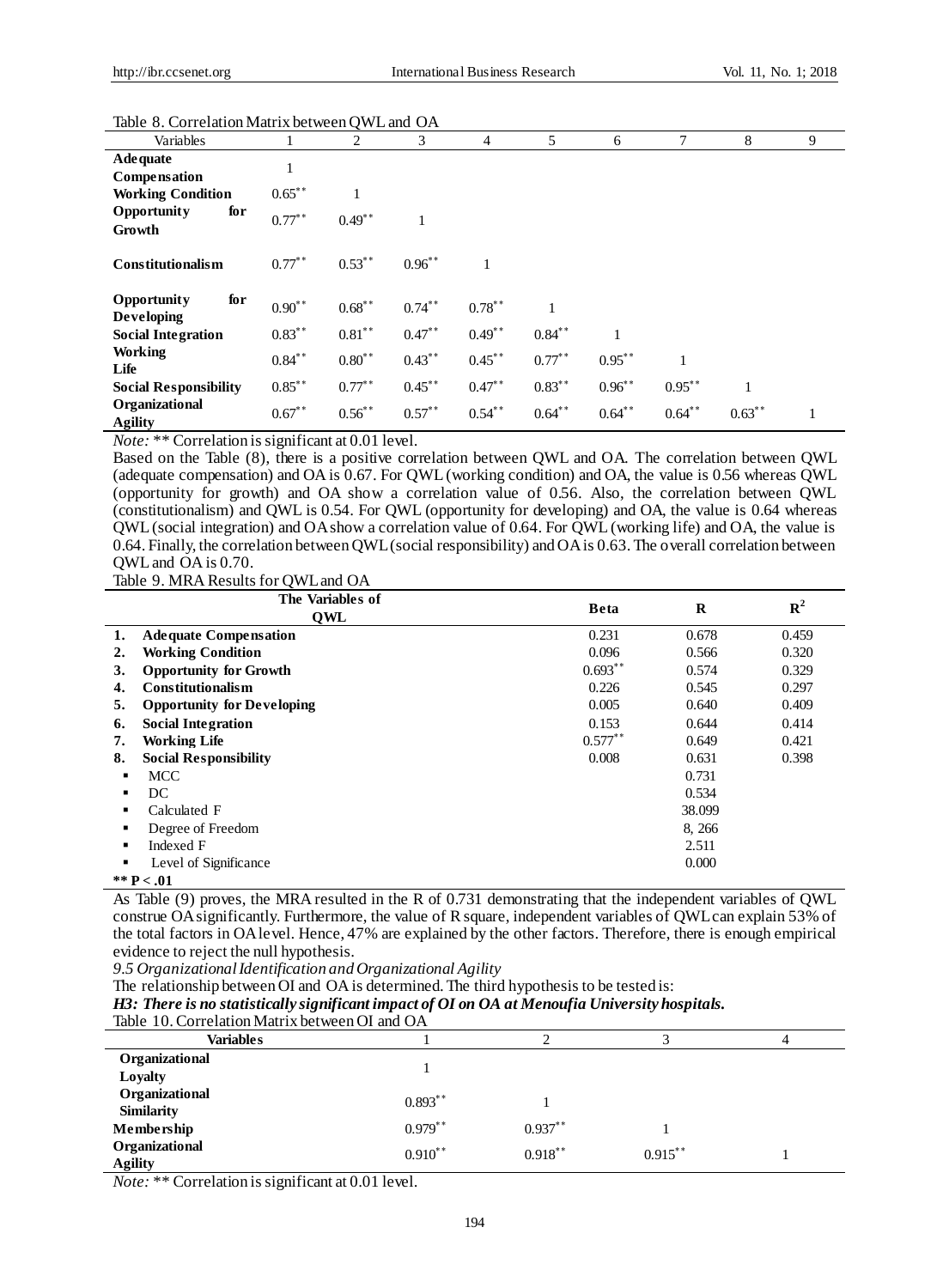Based on the Table (10), there is a positive correlation between OI and OA. The correlation between OI (organizational loyalty) and OA is 0.910. For OI (organizational loyalty) and OA, the value is 0.918, whereas OI (membership) and OA show correlation value of 0.915. The overall correlation between OI and OA is 0.93.

Table 11. MRA Results for OI and OA

|    | The Variables of<br>ОI              | <b>Beta</b> | $\bf{R}$ | ${\bf R}^2$ |
|----|-------------------------------------|-------------|----------|-------------|
| 1. | Organizational<br>Loyalty           | $0.711***$  | 0.910    | 0.828       |
| 2. | Organizational<br><b>Similarity</b> | $0.641$ **  | 0.918    | 0.842       |
| 3. | Membership                          | $0.381***$  | 0.95     | 0.837       |
| п. | <b>MCC</b>                          |             | 0.942    |             |
| ٠  | DC                                  |             | 0.886    |             |
| ٠  | Calculated F                        |             | 705.474  |             |
| ٠  | Degree of Freedom                   |             | 3, 271   |             |
| ٠  | Indexed F                           |             | 3.78     |             |
| ٠  | Level of Significance               |             | 0.00     |             |
|    | ** $P < .01$                        |             |          |             |

As Table (11) proves, the MRA resulted in the R of 0.942 demonstrating that the independent variables of OI construe OA significantly. Furthermore, the value of R square, independent variables of OI can explain 88% of the total factors in OA level. Hence, 12% are explained by the other factors. Therefore, there is enough empirical evidence to reject the null hypothesis.

## *9.6 OI as a Mediating Variable of the Relationship between QWL and OA*

The statistical significant effect of OI as a mediating variable of the relationship between QWL and OA is determined. The fourth hypothesis to be tested is:

# *H4: There is no significant effect of OI as a mediating variable of the relationship between QWL and OA at Menoufia University hospitals.*

The study of the effect of the independent variable on the dependent variable through the intermediate variable is an important subject in social studies (Holmbeck, 1997). OI plays the mediating role in the relationship between QWL and OA through testing three different models. This can be illustrated as follows:

## 9.6.1 Full Direct Effects Model

This model is based on the fact that QWL directly affects the OA. This is in addition to the direct relationship between the mediating variable (OI) and the dependent variable (OA). The structural model of the direct and complete effect of the search variables can be illustrated by the following diagram:

Figure 2. The Structural Model of the Direct and Complete Effect of the Search Variables



Source: The researcher based on the outputs of AMOS, V.23, 2015.

- *Independent Variable is QWL.*
- *Mediating Variable is OI .*
- *Dependent Variable is OA.*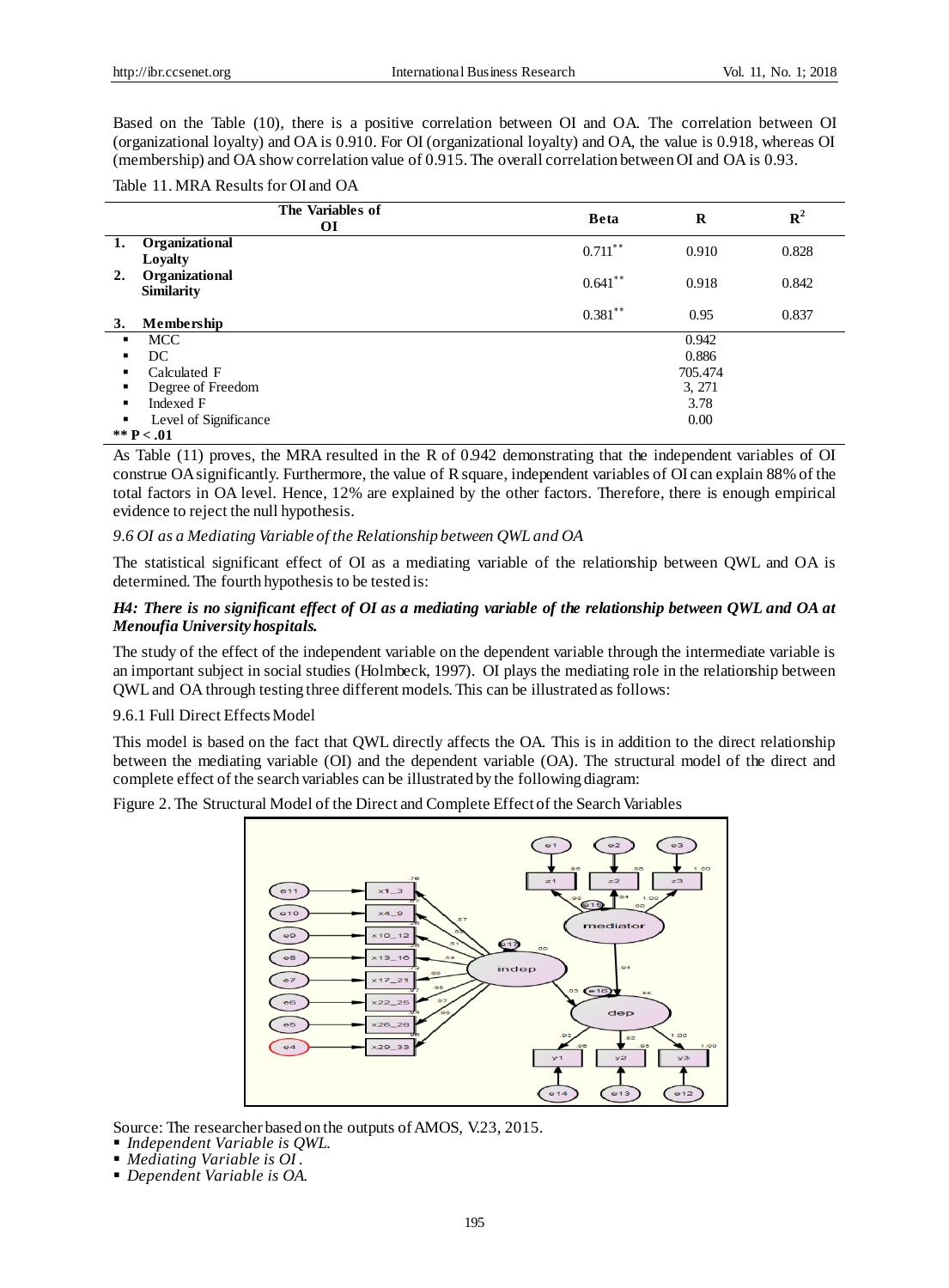In light of the previous figure, there is a direct effect of QWL on OA, and the direct effect of OI on OA. The correlation quality indicators of the direct and complete impact model can be illustrated in the following table:

Table 12. Match Quality Indicators for the Direct Impact Model of Search Variables

| <b>Test the Quality of the Model</b> | <b>Test Value</b> | Acceptance Condition $\binom{1}{1}$ |  |
|--------------------------------------|-------------------|-------------------------------------|--|
| $X^2$ / Degree of freedom            | 26.0              | $(X^2 / df) < 5$                    |  |
| P. value                             | 0.000             | P > 0.5                             |  |
| Goodness of fit Index (GFI)          | 0.693             | GFI > 0.90                          |  |
| Tuker-Lewis Index (TLI)              | 0.593             | TLI > 0.9                           |  |
| Comparative Fit Index (CFI)          | 0.709             | CFI > 0.95                          |  |
| Normed Fit Index (NFI)               | 0.704             | NFI > 0.90                          |  |
| Incremental Fit Index (IFI)          | 0.710             | IFI > 0.9                           |  |

 $(*)$  Daire et al., 2008

Source: The researcher based on the outputs of AMOS, V.23, 2015

In light of the above-mentioned indicators, it was found that QWL had an effect on the OA on the one hand, and the direct effect of OI on the OA on the other hand. This decision was based on the value of (X2/degrees of freedom), the value of (P), and the indicators of GFI, TLI, CFI, NFI, and IFI.

#### 9.6.2 Full Mediated Model

This model is based on the fact that OI mediates the relationship between QWL and OA fully. The structural model of the full mediation of the search variables can be illustrated by the following form:

Figure 3. Structural Model for Full Mediation of Search Variables



Source: The researcher based on the outputs of AMOS, V.23, 2015

In light of the previous figure, it was found that the independent variable (QWL) had an impact on the dependent variable  $(OA)$ . This decision was based on the value of  $(X2/$  degrees of freedom), the value of  $(P)$ , and the indicators of GFI, TLI, CFI, NFI, and IFI.

Table 13. Match Quality Indicators for the Direct Impact Model of Search Variables

| <b>Test the Quality of the Model</b>  | <b>Test Value</b> | Acceptance Condition <sup>(*)</sup> |
|---------------------------------------|-------------------|-------------------------------------|
| $\overline{X^2 / D}$ egree of freedom | 29.0              | $(X^2 / df) < 5$                    |
| P. value                              | 0.000             | P > 0.5                             |
| Goodness of fit Index (GFI)           | 0.580             | GFI > 0.90                          |
| Tuker-Lewis Index (TLI)               | 0.538             | TLI > 0.9                           |
| Comparative Fit Index (CFI)           | 0.699             | CFI > 0.95                          |
| Normed Fit Index (NFI)                | 0.695             | NFI > 0.90                          |
| Incremental Fit Index (IFI)           | 0.700             | IFI > 0.9                           |
| $(*)$ Daire et al., 2008              |                   |                                     |

Source: The researcher based on the outputs of AMOS, V.23, 2015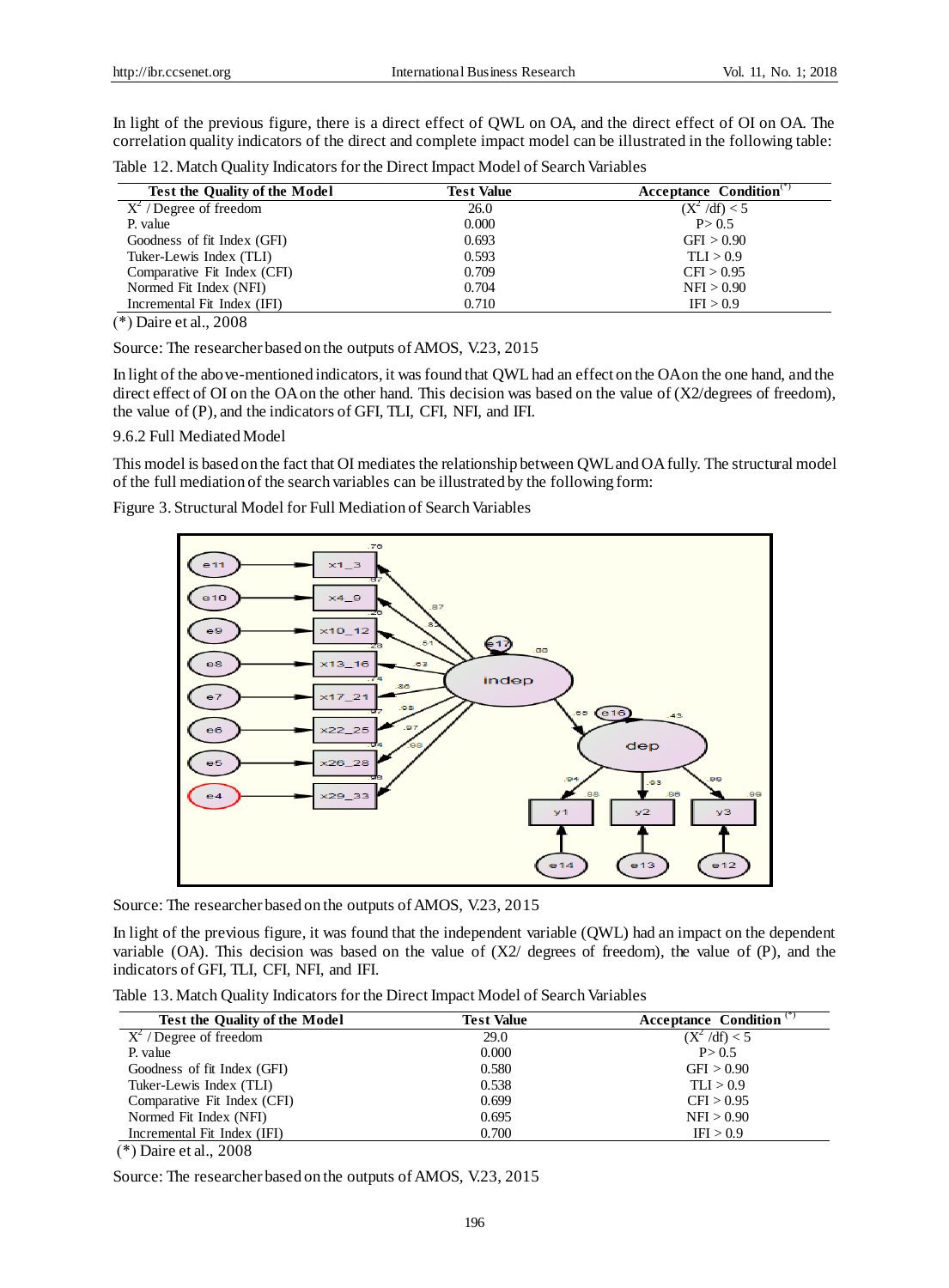## 9.6.3 Partial Mediated Model

This model is based on the indirect effect of the independent variable (QWL) and the dependent variable (OA) through the intermediate variable (OI).

Figure 4. The Structural Model of the Search Variables



Source: The researcher based on the outputs of AMOS, V.23, 2015

*Independent Variable is QWL.*

*Mediating Variable is OI.* 

*Dependent Variable is OA.* 

It is clear that there is an indirect influence between the QWL on OA and OI. The different indicators of the quality of the partial mediation model can be explained in the following table:

| Table 14. Match Quality Indicators for the Direct Impact Model of Search Variables |  |
|------------------------------------------------------------------------------------|--|
|------------------------------------------------------------------------------------|--|

| <b>Test the Quality of the Model</b> | <b>Test Value</b> | Acceptance Condition <sup>®</sup> |
|--------------------------------------|-------------------|-----------------------------------|
| $X^2$ / Degree of freedom            | 27.0              | $(X^2 / df) < 5$                  |
| P. value                             | 0.00              | P > 0.5                           |
| Goodness of fit Index (GFI)          | 0.651             | GFI > 0.90                        |
| Tuker-Lewis Index (TLI)              | 0.615             | TLI > 0.9                         |
| Comparative Fit Index (CFI)          | 0.728             | CFI > 0.95                        |
| Normed Fit Index (NFI)               | 0.723             | NFI > 0.90                        |
| Incremental Fit Index (IFI)          | 0.729             | IFI > 0.9                         |
|                                      |                   |                                   |

(\*) Daire et al., 2008

Source: The researcher based on the outputs of AMOS, V.23, 2015

Accordingly, it should be noted that all the previous indicators confirm that all model estimates are significant, which shows that there is an indirect relationship between QWL and OA through OI; that is, OI plays the role of partial mediation between QWL and OA at Menoufia University hospitals. In the light of the above, the Sobel test was carried out in order to measure the indirect effects of QWL on OA under OI. Therefore, the previous results are not significant unless after testing Sobel. The Sobel test depends on the value of Z value. If the Z value is greater than 1.96 we conclude that the model is an intermediate variable model, that is, the indirect effect is true and vice versa if Z value is less than 1.96. This can be illustrated by the following table:

Table 15. Sobel Test

| <b>Test Value</b> |  |
|-------------------|--|
| 0.7734            |  |
| 0.0537            |  |
| 14.4046           |  |
| 2.272             |  |
| 1.96              |  |
| 0.000             |  |
|                   |  |

Source: The researcher based on the outputs of AMOS, V.23, 2015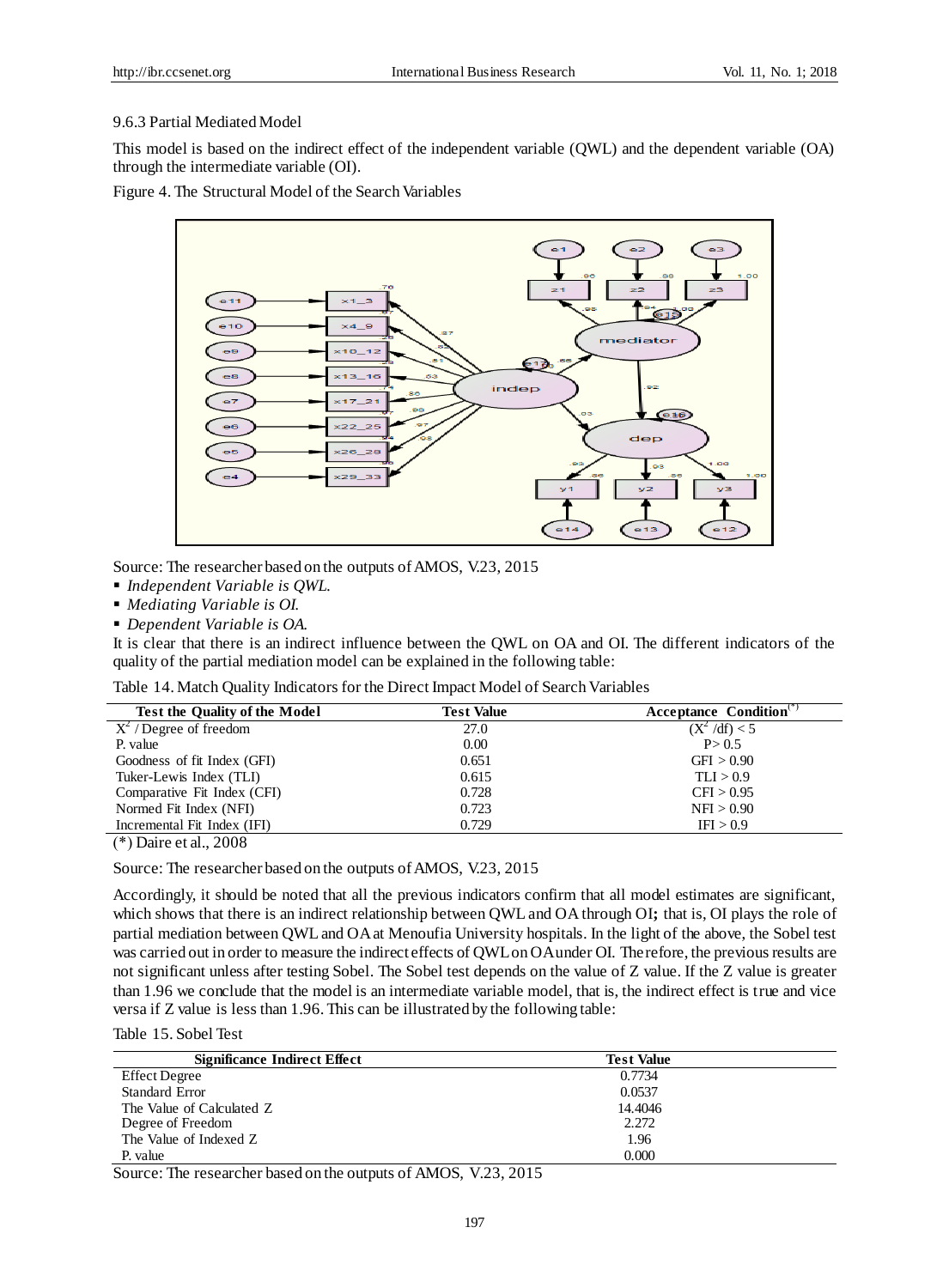In light of the previous table, there is a significant effect of OI on the relationship between QWL and OA. According to the above-mentioned results, it was found that that there is a significant effect of QWL on OA through OI, that is, OI plays the mediating role on the relationship between QWL and OA. This decision was based on the value of the  $X^2$ /degrees of freedom, the value of P, the GFI, TLI, CFI, NFI, IFI, and Sobel tests.

# **10. Research Results**

By reviewing the results of descriptive analysis of the data on which the study was based and testing the hypotheses of the research, the study reached a set of results as follows:

- 1. There is a positive impact of QWL on OI at Menoufia University Hospitals. The multiple regression model showed that there is an effect of QWL as an independent variable on OI as a dependent variable at Menoufia University hospitals. This finding is consistent with the study by Arslan & Akkas, 2015, which concluded that QWL plays an important role in achieving OI. The study also noted that satisfaction with the social dimension as a QWL dimensions plays an important role in the development of the process of OI. In addition, both satisfaction with service and similarity have a positive impact on satisfaction with QWL. Therefore, managers must be concerned primarily with improving social satisfaction, which leads to higher levels of satisfaction with the service offered.
- 2. There is a positive impact of QWL on OA. The multiple regression model showed that there is an effect of QWL as an independent variable on OA as a dependent variable at Menoufia University hospitals. This finding is consistent with the study by Nafei, 2016, in which OA plays an important role in improving QWL. The study also indicates that QWL can be improved through the sensing agility, decision-making, as well as acting agility.
- 3. There is a positive effect of OI on OA, after the multiple regression model showed that there is an effect of OI as an independent variable on OA as a dependent variable at Menoufia University Hospitals.
- 4. Under the full direct effects Model, there was a direct effect of QWL on OA and the direct effect of the variable (OI) on OA. In other words, there is a partial effect of OI on the relationship between QWL and OA at Menoufia University hospitals, that is, OA plays a partial role in the relationship between QWL and OA at Menoufia University Hospitals.
- 5. Under the full Mediated Model, it was found that there is a direct effect of QWL on OA. In other words, OI mediates the relationship between QWL and OA at Menoufia University hospitals.
- 6. Under the Partially Mediated Model, it was found that there is an indirect impact between QWL and OA through OI as an intermediate variable. In other words, OI plays the role of partial mediation in the relationship between QWL and OA at Menoufia University hospitals.

# **11. Conclusion**

This section includes (1) the research recommendation, and (2) the research limitations and future research.

# *11.1 Recommendations*

The most important of these recommendations can be summarized as follows:

- 1. Re-studying and structuring of the system of wages in the hospital in a way that allows them to get the appropriate return for their efforts. This can be achieved through the following:
	- Increasing rewards in the hospital to meet the low wages and be commensurate with the individual effort in the hospital. This can be achieved by increasing the resources of the hospital from the diversity and multiplicity of services provided to members of the community, in providing the service.
	- The need to pay attention to the application of the principle of reward and punishment in the hospital in terms of the item of wages and bonuses, as a group of employees receive financial rewards much higher than the effort and vice versa.
	- The need to improve the wages of all employees in the hospital. This can be done by multiplicity and diversity of services provided by the hospital to the members of the community in a way that increases the self resources or by addressing the concerned parties to raise wages.
- 2. Providing a safe and healthy work environment for all employees in different educational hospitals. This can be achieved through the following:
	- The need for hospital officials to take care of the physical conditions of the work in terms of lighting, ventilation and cleanliness.
	- The need to provide safety means and different protection methods for the hospital staff or patients.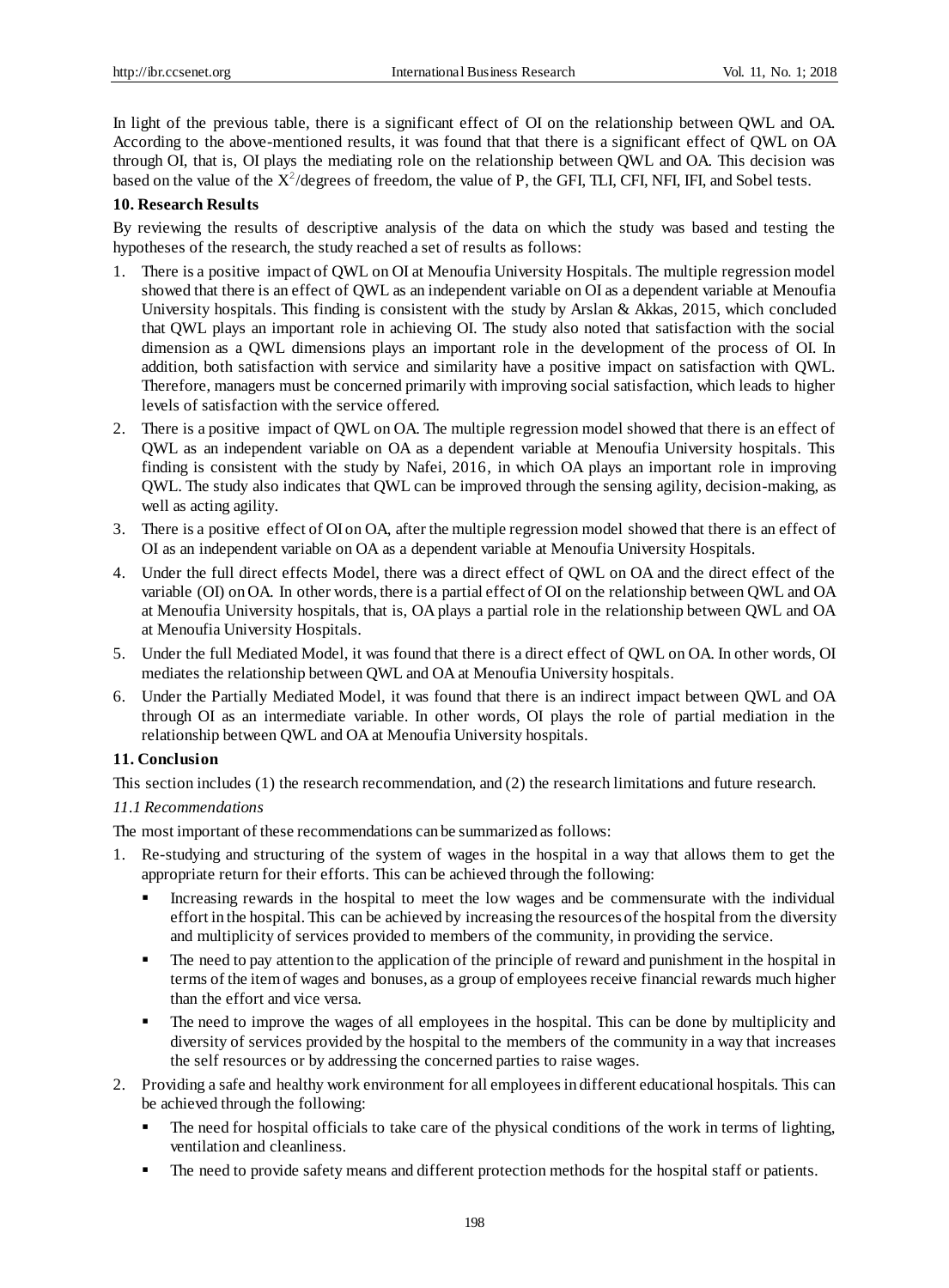- 3. Concern for achieving the welfare of hospital staff and improving the quality of the career in terms of providing promotion opportunities and being objective in accordance with specific standards and controls.
- 4. Activation of training programs but not to specific categories. Training includes all aspects of technical, humanitarian and moral; the training periods are continuing, as training plays an important role in raising morale and satisfaction of employees. This increases the staff opportunities for promotion and reveals their abilities and skills.
- 5. Involvement of hospital staff in the decision-making process, in view of the nature and sensitivity of work in the hospital, which concerns the lives of citizens. That needs a large area of freedom to make decisions; employees feel they are making plans and programs themselves for themselves, in organizational symmetry.
- 6. Activating complaints and suggestions box in the hospital in a way that helps employees to express their opinions and suggestions, which leads to improving the quality of service provided by the hospital.
- 7. Abiding by the principles and rules governing the nature of work in the hospital for all individuals, but not favor and courtesy of some individuals at the expense of others.
- 8. Development and utilization of human capacities in the hospital. This can be done by increasing the knowledge of its employees by encouraging them to attend training courses or by completing their higher studies, which leads to multiple sources of knowledge.
- 9. The importance of achieving social integration in the hospital through the need to respect and appreciate the ideas and opinions of all staff in the hospital, to spread the spirit of cooperation and mutual respect among all personnel working in the hospital of different job categories.
- 10. Emphasizing the absence of a negative impact on the work life on the total life area of the personnel working in the hospital. This can be done by attention to the schedule of rest so as not to adversely affect the quality of service provided, and that there is no increase in the volume of tasks and work entrusted to an individual in the hospital in a way that negatively affects his personal life.
- 11. Emphasizing the social responsibility of the hospital by improving the mental image of the hospital members of the community, to develop and improve the quality of service provided by the hospital to members of the community.
- 12. The officials in the hospital should pay more attention to the staff, through the identification of their wishes and needs and trying to realize them commensurate with their objectives in order to improve the process of OI.

#### *11.2 Limitations and Future Research*

There are some limitations of this study. Firstly, the data was collected from employees in one country, Egypt. Therefore, the generalization of the results must be made with caution. Secondly, the findings may not be generalized to other organizations in Egypt. Thirdly, a small sample size is used. Fourthly, the females were more than males because the policy of the hospital prefer to select the females because they are more patient than men in dealing with patients

There are several areas for future research. They are (1) the relationship between OI and OCB, (2) the mediating variables which link OI to OA, (3) similar studies should be undertaken in other organizations in Egypt, using a larger sample size, (4) future studies should look at a comparative study of another sector such as education, and tourism, and (5) future studies should examine the relationship between OI and QWL.

#### **References**

- Aburub, F. (2015). Impact of ERP Systems Usage on Organizational Agility. *Information Technology & People, 28*(3), 570-588. https://doi.org/10.1108/ITP-06-2014-0124
- Ahuja, N. (2015). Quality of Work Life: Research Paper. *Paripex-Indian Journal of Research, 4,* 3-5.
- Alfonso, L., Zenasni, F., Hodzic, S., & Ripoll, P. (2016). Understanding the Mediating Role of Quality of Work Life on the Relationship between Emotional Intelligence and Organizational Citizenship Behaviors. *Psychological Reports, 118*(1), 107-127. https://doi.org/10.1177/0033294115625262
- Alhdid, A. (2016). The Effects of Organizational Agility on Organizational Performance. *International Review of Management and Business Research, 5*(1), 273-278.
- Allen, G., Attoh, P., & Gong, T. (2017). Transformational leadership and affective organizational commitment: mediating roles of perceived social responsibility and organizational identification. *Social Responsibility*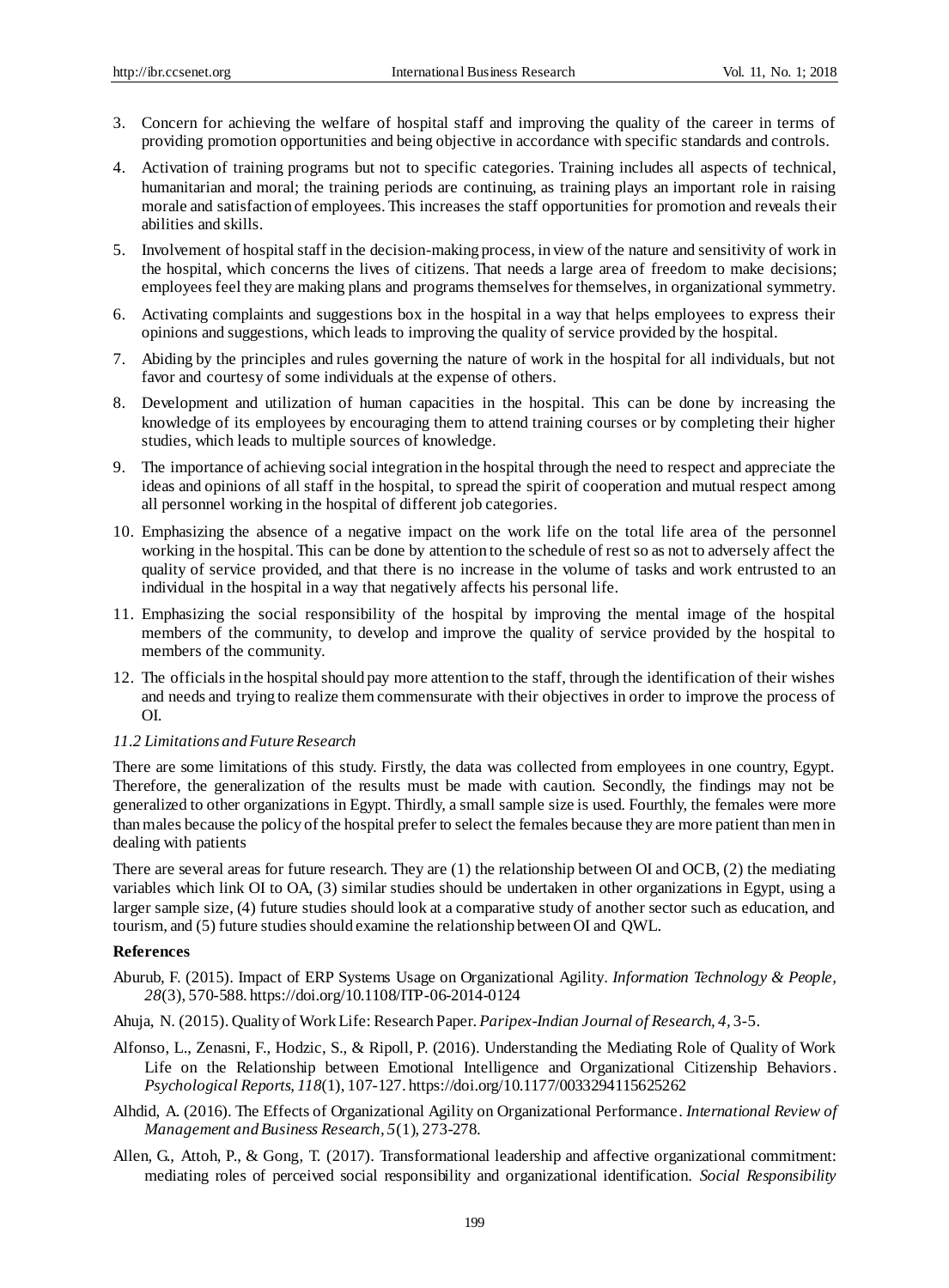*Journal, 13*(3), 585-600. https://doi.org/10.1108/SRJ-11-2016-0193

- Ardichvili, A., Cardozob, R., & Rayc, S. (2003). A Theory of Entrepreneurial Opportunity Identification and Development. *Journal of Business Venturing, 18,* 105. https://doi.org/10.1016/S0883-9026(01)00068-4
- Arslan, S., & Akkas, O. A. (2014). Quality of College Life (QCL) of Students in Turkey: Students' Life Satisfaction and Identification. *Social indicators research, 115*(2), 869-884. https://doi.org/10.1007/s11205-013-0235-9
- Bahrami, A., Aslani, G., Abdollahie, B., & Torabi, N. (2013). A Study on the Relation between Quality of Work Life and four Career Anchors among the Personnel of Esfahan's Iron Foundry Organization. *Procedia-Social and Behavioral Sciences, 83,* 208-213. https://doi.org/10.1016/j.sbspro.2013.06.041
- Burtson, L., Stichler, F. (2010). Nursing Work Environment and Nurse Caring. *Journal of Advanced Nursing, 66*(8), 1819-1831. https://doi.org/10.1111/j.1365-2648.2010.05336.x
- Ceri-Booms, M. (2010). An Empirical Study on Transactional and Authentic Leaders: Exploring the Mediating Role of trust in leader on Organizational Identification, the Business Review. *Cambridge, 14*(2), 235-243.
- Chamanifard, R., Nikpour, A., Chamanifard, S., & Nobarieidishe, S. (2015), Impact of Organizational Agility Dimensions on Employee's Organizational Commitment in Foreign Exchange Office of Tejaret Bank, Iran. *European online Journal of Natural and Social Science, 4*(1), 199-207.
- Cllea, A., Urbini, F., & Chirumbolo, A. (2016). The Mediating role of Organizational Identification in the Relationship between Qualitative Job Insecurity, OCB and Job Performance. *Journal of Management Development, 35*(1), 735-746. https://doi.org/10.1108/JMD-10-2015-0143
- Daire, H., Joseph, C., & Michael, R. M. (2008). Structural Equation Modelling. *Journal of Business Research Methods*, *6*(1).
- David, F., (2009). Strategic Management- Concepts and Cases, 12th ed., Prentice-Hill Pearson Education International Inc. U.S.A. P. 46.
- Demir, K. (2015). Teacher's Organizational Citizenship Behavior and Organizational Identification in Public and Private Preschool. *Social and Behavioral Sciences, 174,* 1176-1182.
- Dizari, A., & Garoosi, R. (2015). Relationship between Teamwork and Organizational Agility from the Perspective of Employees of Social Security Organization Branch in Tehran. *Journal of educational and management studies, 5*(1), 288-232.
- Erkutlu, H., & Chafra, J (2016). Impact of Behavioral Integrity on Organizational Identification: The Moderating Roles of Power Distance and Organizational Politics. *Management Research Review, 39*(6), 672-691. https://doi.org/10.1108/MRR-01-2015-0011
- Farid, H., Izadi, Z., Ismail, I. A., & Alipour, F. (2015). Relationship between Quality of Work Life and Organizational Commitment among Lecturers in a Malaysian Public Research University. *The Social Science Journal, 52*(1), 54-61. https://doi.org/10.1016/j.soscij.2014.09.003
- Farjad, H. R., & Varnous, S. (2013), Study of Relationship of Quality of Work Life (QWL) and Organizational Commitment.*Interdisciplinary Journal of Contemporary Research in Business, 4*(9), 449-456.
- Gayathiri, R., & Ramakrishnan, L. (2013). Quality of Work Life Linkage with Job Satisfaction and Performance. *International Journal of Business and Management Invention, 2*(1), 1-8.
- Gok, S., Karatuna, I., & Karaca, P. (2015). The Role of Percevid Supervisor Support and organizational Identification in Job Satisfaction. *Social and Behavioral Sciences, 177,* 38-42.
- Gupta, M., & Sharma, P. (2011). Factor Credentials Boosting Quality of Work Life of BSNL Employees in Jammu Region. *Asia Pacific Journal of Research in Business Management, 2*(1), 79-89.
- Hajevar, S., & Kharazian, M. (2016). Analyzing Effect of organizational Agility and Intellectual Capital on productivity of Human Resources Through Spiritual Leadership.*International Business Management, 10*(10), 1893-1900.
- He, H., Wang, W., Zhu, W., & Harris, L. (2015). Service Workers' Job Performance: The Roles of Personality Traits, Organizational Identification, and Customer Orientation. *European Journal of Marketing, 49*(11/12), 1751-1776. https://doi.org/10.1108/EJM-03-2014-0132
- Hill, C., & Jones, G. (2009). Strategic Management, an Integrated Approach, 13th ed., Houghton Mifflin Company, Boston.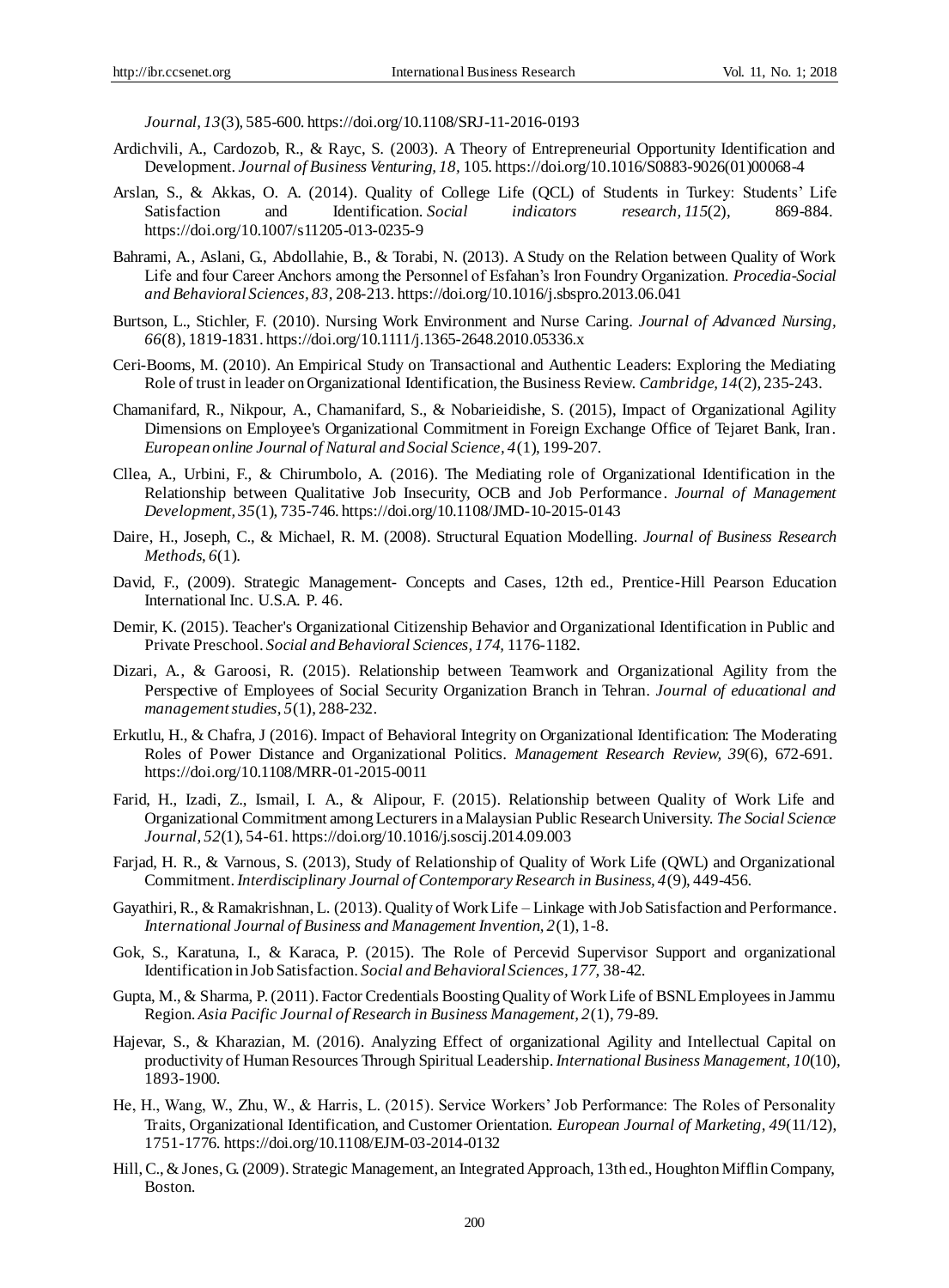- Hitt, M. A., Hoskisson, E., Robert, I., & Duane, R. (2007). Management of Strategy: Concepts and Cases, South-Western, 1st Ed., New York.
- Jeon, K. S. (2011). The Relationship Of Perception Of Organization Performance And Spiritual Leadership, Workplace Spirituality, And Learning Organization Culture In The Korean Context, PhD dissertation, The Graduate School , The Pennsylvania State University ,USA.
- [Karanika-Murray,](http://www.emeraldinsight.com/author/Karanika-Murray%2C+Maria) M., [Duncan,](http://www.emeraldinsight.com/author/Duncan%2C+Nikita) N., [Pontes,](http://www.emeraldinsight.com/author/Pontes%2C+Halley+M) H., & [Griffiths,](http://www.emeraldinsight.com/author/Griffiths%2C+Mark+D) M. (2015). Organizational Identification, Work Engagement, and Job Satisfaction. *Journal of Managerial Psychology, 30*(8), 1019-1033. https://doi.org/10.1108/JMP-11-2013-0359
- Khoshlahn, M., & Ardabili, F. (2016). The Role of Organizational Agility and Transformational Leadership in Service Recovery Prediction. *Social and Behavioral Sciences, 230,* 142-149. https://doi.org/10.1016/j.sbspro.2016.09.018
- Kim, T., Karatepe, O., Lee, G., & Xijing, C. (2017). Does Hotel Employees' Quality of Work Life Mediate the Effect of Psychological Capital on Job Outcomes? *International Journal of Contemporary Hospitality Management, 29*(6), 1638-1657. https://doi.org/10.1108/IJCHM-04-2016-0224
- Koonmee, K., Singhapakdi, A., Virakul, B., & Lee, D. J. (2010). Ethics Institutionalization, Quality of Work Life, and Employee Job-related outcomes: A Survey of Human Resource Managers in Thailand. *Journal of Business Research, 63*(1), 20-26. https://doi.org/10.1016/j.jbusres.2009.01.006
- L'Hermitte, C., Tatham, P., Bowles, M., & Brooks, B. (2016). Developing Organisational Capabilities to Support Agility in Humanitarian Logistics. *Journal of Humanitarian Logistics and Supply Chain Management, 6*(1), 72-99. https://doi.org/10.1108/JHLSCM-02-2015-0006
- Liu, W., Zhang, P., Liao, J., Hao, P., & Mao, J. (2016). Abusive Supervision and Employee Creativity: The Mediating Role of Psychological Safety and Organizational Identification. *Management Decision, 54*(1), 130-147. https://doi.org/10.1108/MD-09-2013-0443
- Liu, Y., Loi, R., & Lam, L., (2011). Linking Organizational Identification and Employee Performance in Teams: *the Moderating Role of Team-member Exchange, 22*(15), 318-320.
- Markos, S., & Sridevi, M. (2010). Employee Engagement: The Key to Improving Performance, International *Journal of Business and Management, 5*(12).
- Mashkani, A., & Khodadadi, M., (2016). The Mediating Role of Organizational Agility in the Relationship Between Organizational Learning and Organizational Performance. *International Business Management, 10*(16), 3530-3535.
- Masoomzadeh, D., Feizi, M., & Alipour, H. (2013). Surveying The Relationship Between Quality of Work Life Components and Counterproductive Behavior in Ardabil Province of Mellat Bank Employees, Arabian *Journal of Business and Management Review (Nigerian Chapter), 1*(3), 22-28. https://doi.org/10.12816/0003622
- McCarthy, I. P., Lawrence, T. B., Wixted, B., & Gordon, B. R. (2010). A Multidimensional Conceptualization of Environmental Velocity. *Academy of Management Review, 35*(4), 604-626. https://doi.org/10.5465/AMR.2010.53503029
- Milton, L., & Westphal, J. (2005). Identity Confirmation Networks and Co-operation in Work Group. *Academy of Management Journal, 38*(2), 191-212. https://doi.org/10.5465/AMJ.2005.16928393
- Mirkamali, S. M., & Thani, F. N. (2011). A Study on the Quality of Work Life among faculty members of University of Tehran and Sharif University of Technology. *Procedia - Social and Behavioral Sciences, 29,*  179-187. https://doi.org/10.1016/j.sbspro.2011.11.223
- Mustafa, Z., Hamada, M., & Yozgat, U. (2017). Does Organization Agility Affect Organizational Learning Capability? Evidence from Commercial banking. *Management Science Letter, 7,* 407-422.
- Nafei, W. (2016). The Effect of Organizational Agility on Quality of Work Life: A Study on Commercial Banks in Egypt. *International Journal of Business and Management, 11*(6), 271. https://doi.org/10.5539/ijbm.v11n6p271
- Najrani, M. (2016). The Endless Opportunity of Organizational Agility. *Strategic Direction, 32*(3), 37-38. https://doi.org/10.1108/SD-02-2015-0026
- Narehan, H., Hairunnisa, M., Norfadzillah, R. A., & Freziamella, L. (2014), The Effect of Quality of Work Life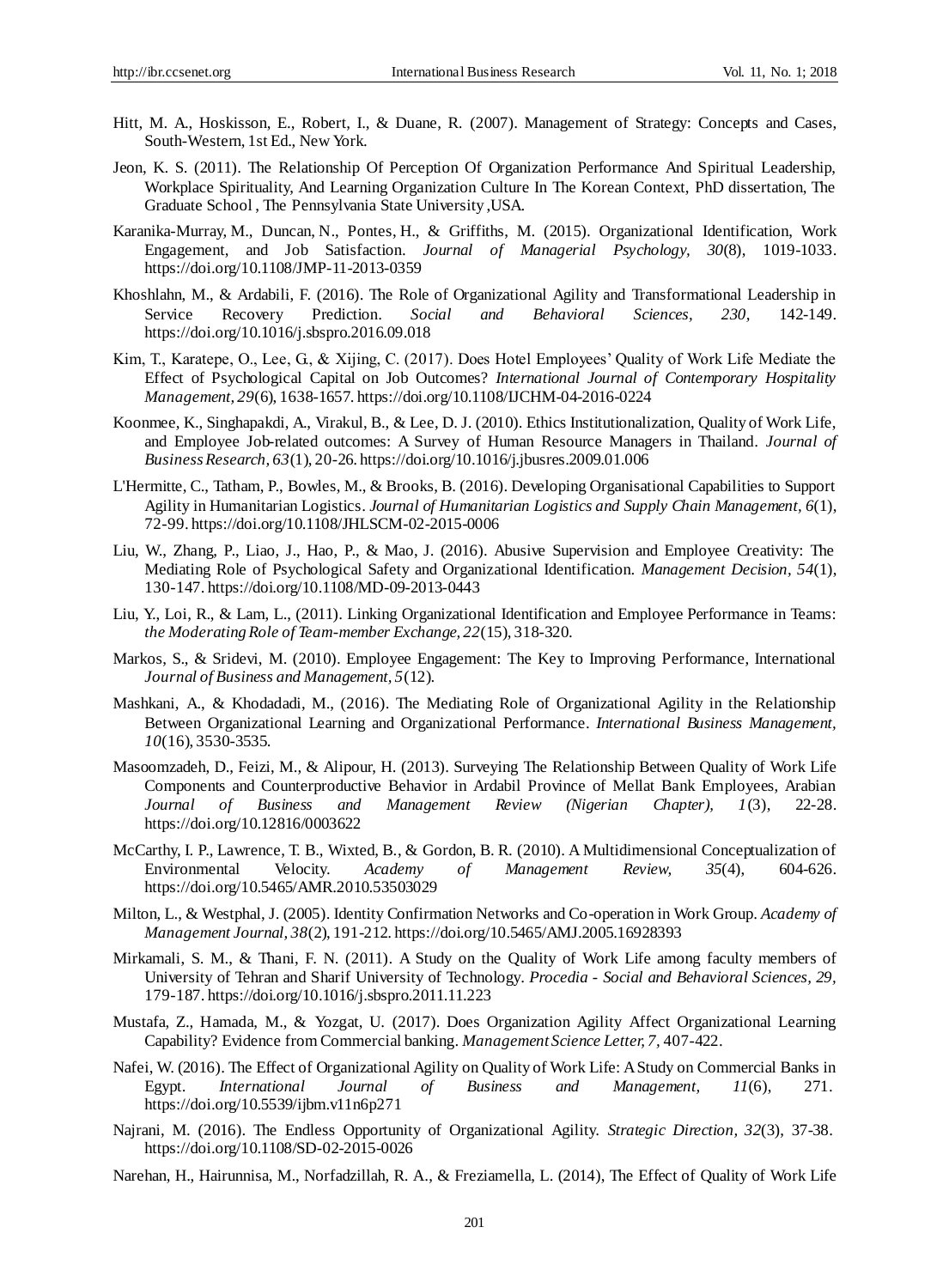Programs on Quality of Life Among Employees at Multinational companies in Malaysia. *Procedia - Social and Behavioral Sciences, 112,* 24-34. https://doi.org/10.1016/j.sbspro.2014.01.1136

- Nayak, T., & Sahoo, C. (2015). Quality of Work Life and Organizational Performance: The Mediating Role of Employee Commitment. *Journal of Health Management, 17*(3), 263-273. https://doi.org/10.1177/0972063415589236
- Nekouei, M. H., Othman, M. B., Masud, Jariah B., & Ahmad, A. B. (2014). Quality of Work Life and Job Satisfaction among Employee in Government Organizations. *Journal of Basic and Applied Scientific Research, 4*(1), 217-229.
- Overby, E., Bharadwaj, A., & Sambamurthy, V. (2006). Enterprise Agility and the Enabling Role of Information Technology. *European Journal of Information Systems, 15*(2), 120-131. https://doi.org/10.1057/palgrave.ejis.3000600
- Panda, S., & Rath, S. (2016). Investigating the Structural Linkage between IT Capability and Organizational Agility: A Study on Indian Financial Enterprises. *Journal of Enterprise Information Management, 29*(5), 751-773. https://doi.org/10.1108/JEIM-04-2015-0033
- Panda, S., & Rath, S. (2017). The Effect of Human IT Capability on Organizational Agility: An Empirical Analysis. *Management Research Review, 40*(7), 800-820. https://doi.org/10.1108/MRR-07-2016-0172
- Park, Y. (2011). The Dynamics of Opportunity and Threat Management in Turbulent Environments: The Role Information Technologies, Doctor Dissertation.
- Parvar, M. R. F., Allameh, S. M., & Ansari, R. (2013). Effect of Quality of Work Life on Organizational Commitment by SEM. *International Journal of Academic Research in Business and Social Sciences, 3*(10), 135-144. https://doi.org/10.6007/IJARBSS/v3-i10/285
- Pavlou, P., & El Sawy, O. (2010). The "Third Hand": IT-Enabled Competitive Advantage in Turbulence Through Improvisational Capabilities. *Information Systems Research, 21*(3), 443-471. https://doi.org/10.1287/isre.1100.0280
- Pizam, A. (2010). International Encyclopedia of Hospitality Management, (2nd ed.. Burlington, USA: Elsevier Ltd, p 551.
- Reddy, L., & Reddy, M. (2010), Quality of Work Life of Employees: Emerging Dimensions. *Asian Journal of Management Research,* 827- 839.
- Saha, N., Gregar, A., & Saha, P. (2017). Organizational Agility and HRM Strategy: Do the Really Enhance Firm's Competitiveness? *International Journal of Organizational Leadership, 6,* 323-334.
- [Saks,](http://www.emeraldinsight.com/author/Saks%2C+Alan+M) A. (2006). Antecedents and Consequences of Employee Engagement. *Journal of Managerial Psychology, 21*(7), 600-619. https://doi.org/10.1108/02683940610690169
- Shani, S. (2013). A Study on Quality of Work Life Among the Employees at Metro Engineering Private Limited. *International Journal of Management, 4*(1), 1-5.
- Sharma, N., & Verma, D. S. (2013). Importance of Quality of Work Life in Small Scale Industries For Employees. *International Journal of Latest Research in Science and Technology, 2*(2), 153-156.
- Sherehiy, B. (2008). Relatioships Between Agility Strategy, Work Organization and Workforce Agility, Doctor Dissertation, University of Louisville.
- Simon, H. (2000). Public Administration in Today's World of Organizations and Markets. *Political Science and Politics, 33*(4), 749-756.
- Sverke, M., Hellgren, J., & Naswall, K. (2006). Job Insecurity: A Literature Review, The National Institute for Working Life and The Swedish Trade Unions in co-operation, Report 1.
- Swamy, D., Nanjundeswaraswamy, T., & Rashmi, S. (2015). Quality of Work Life: Scale Development and Validation. *International Journal of Caring Sciences, 8*(2), 281-300.
- Terzi, A., Dulker, A., Altn, F., Celik, F., Dalkran, M., Yulcu, N., … Deniz, U. (2017). An Analysis of Organizational Justice and Organizational Identification Relation Based on Teacher's Perceptions. *Universal Journal of Educational Research, 5*(3), 488-495. https://doi.org/10.13189/ujer.2017.050320
- Timossi, L. D., Pedroso, B., Francisco, A. C., & Pilatti, L. A. (2008). Evaluation of Quality of Work Life: An Adaptation from the Walton's QWL Model. Proceeding of the XIV International Conference on Industrial Engineering and Operations Management, Rio de Janeiro, Brazil.